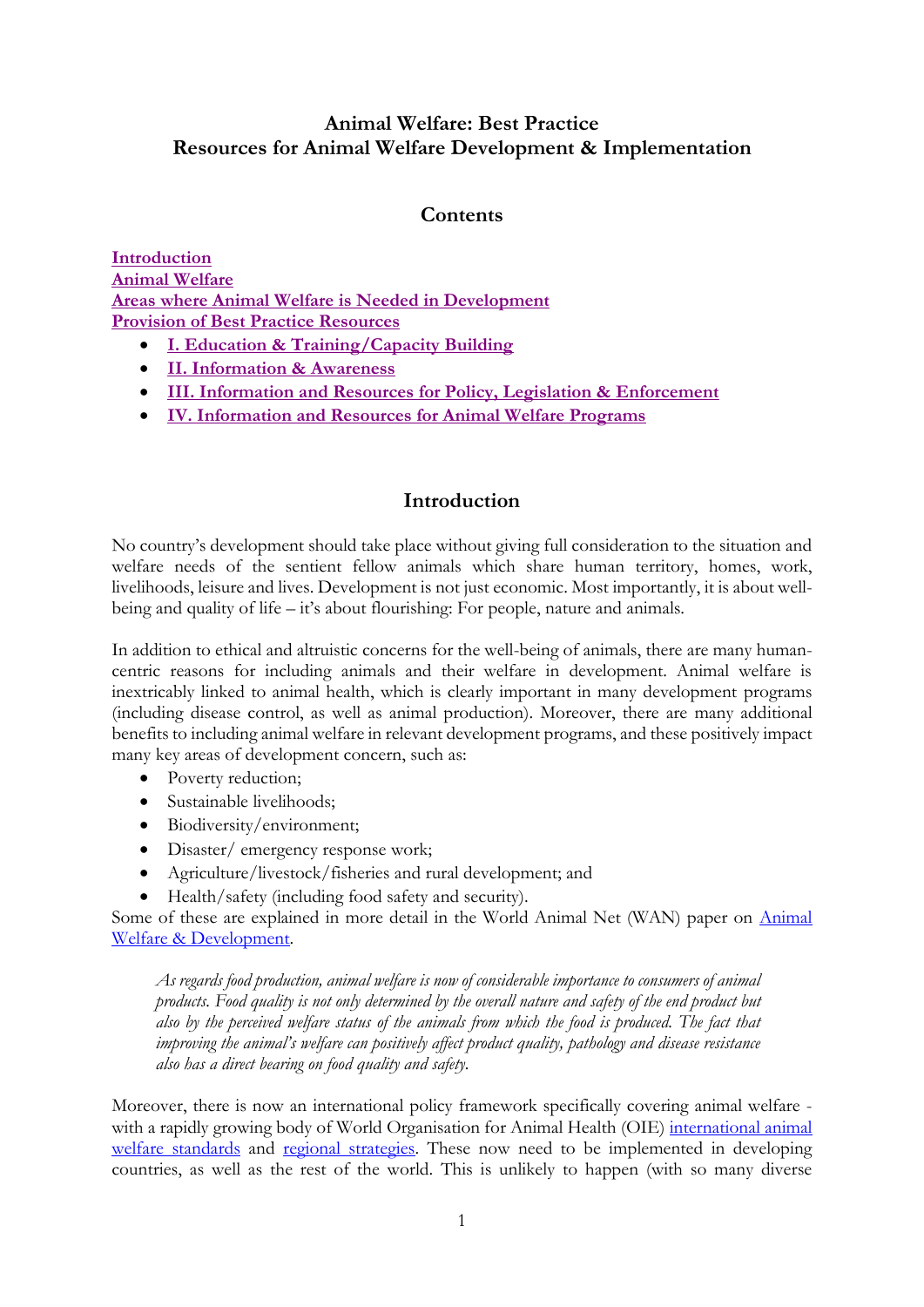problems to tackle) unless it is included in development policy and planning. Many international development organizations (and regional economic communities) are collaborating partners of the OIE, and could have a massive beneficial impact if they mainstreamed animal welfare in their development work and programs. Indeed, some of these organizations are already working on the development of animal welfare, as are many individual countries, businesses and development banks.

WAN's website contains background information and analysis on the subject of animal welfare and development, including:

- [An overview](http://worldanimal.net/our-programs/international-policy/animal-welfare-and-development)
- [A WAN report](http://worldanimal.net/images/stories/documents/AW_and_Development_Roles_and_Responsibilities.pdf)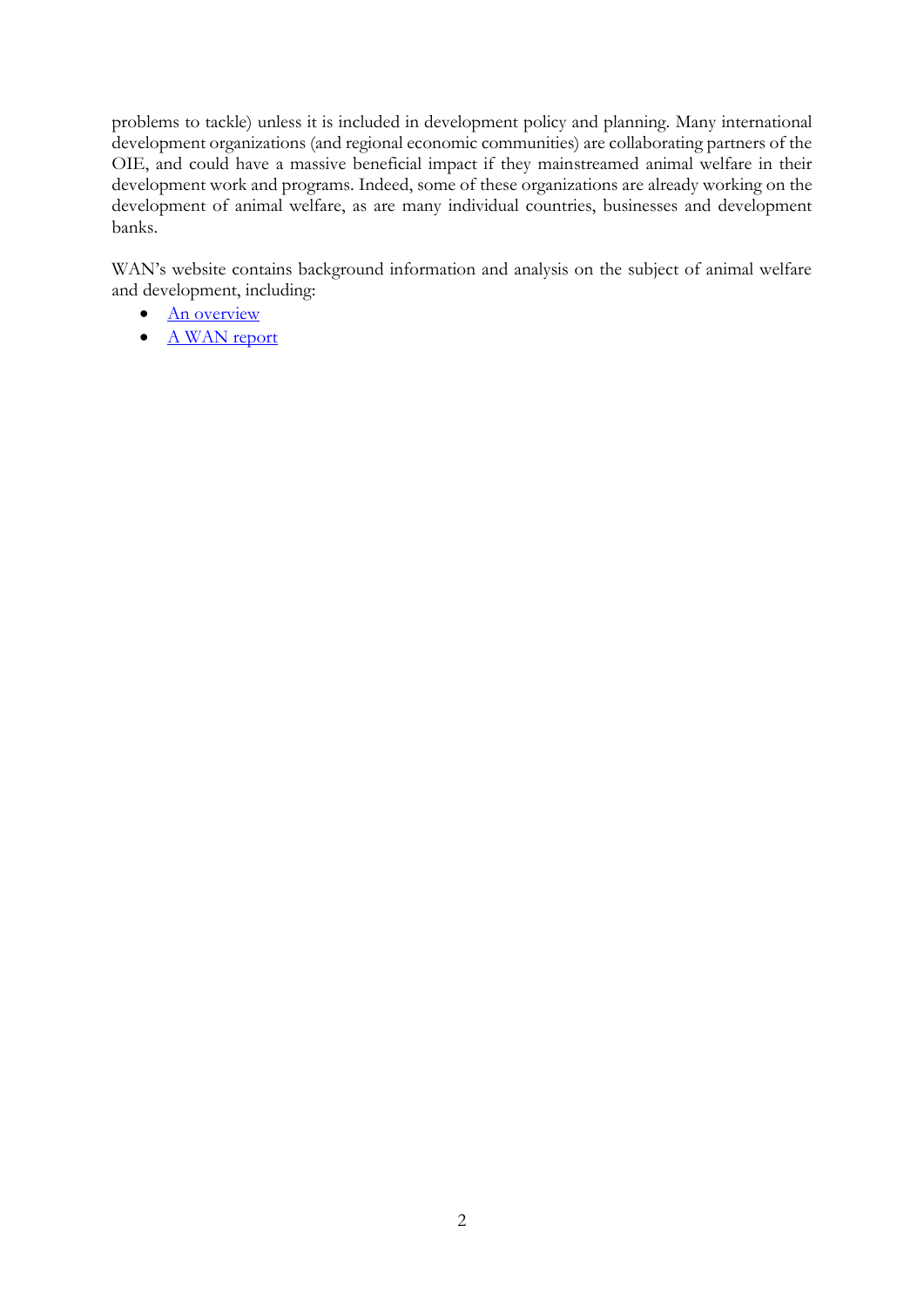# **Animal Welfare**

<span id="page-2-0"></span>Animal welfare is increasingly acknowledged as an issue of major ethical and practical importance. Science has now confirmed that non-human animals are sentient beings who share with us consciousness, emotions, feelings, perceptions – and the ability to experience pain, suffering and states of well-being. Just like us they have biologically-determined natures, instincts and needs which are important to them. This underlines the necessity to acknowledge each individual animal's intrinsic value, and the fact that every single animal is not only worthy of respect and care, but also deserves to live a life that is meaningful without unnecessary human exploitation or interference.

The concept of animal welfare is evolving over time in line with ethical, scientific and policy developments. It is now more complex and developed than in early days when it was considered only in relation to absence of cruelty or 'unnecessary suffering'. Meanwhile it is generally defined using a number of concepts including: sentience; needs, interests and emotions; physical, mental and natural states ('telos'); and the five freedoms. It follows that animals should have a good quality of life (enjoying physical, mental and emotional well-being; including the ability to live meaningful and natural lives, where they are able to meet their species-specific and ethological needs and behaviors) and a humane death.

The definition of animal welfare currently used by the [OIE](http://www.oie.int/) is:

"Animal welfare means how an animal is coping with the conditions in which it lives. An animal is in a good state of welfare if (as indicated by scientific evidence) it is healthy, comfortable, well nourished, safe, able to express innate behavior, and if it is not suffering from unpleasant states such as pain, fear, and distress."

"Good animal welfare requires disease prevention and appropriate veterinary treatment, shelter, management and nutrition, humane handling and humane slaughter or killing. Animal welfare refers to the state of the animal; the treatment that an animal receives is covered by other terms such as animal care, animal husbandry, and humane treatment."

The [OIE has 'Guiding Principles for Animal Welfare'](http://www.oie.int/index.php?id=169&L=0&htmfile=chapitre_aw_introduction.htm), which were included in its Terrestrial Animal Health Code from 2004. These categorically state that: 'The use of animals carries with it an ethical responsibility to ensure the welfare of such animals to the greatest extent practicable.'

#### *The Five Freedoms*

Also included amongst the [OIE's Guiding Principles](http://www.oie.int/index.php?id=169&L=0&htmfile=chapitre_aw_introduction.htm) are the internationally recognized 'Five Freedoms' which were originally published by the UK's [Farm Animal Welfare Council \(FAWC\)](https://www.gov.uk/government/groups/farm-animal-welfare-committee-fawc) in 1979 (although they originated in the 'Brambell Report', which dated back to 1965), and have been adapted slightly since their formulation. These are as follows:

- 1. **Freedom from Hunger and Thirst and Malnutrition –** by ready access to fresh water and a diet to maintain full health and vigor;
- 2. **Freedom from Fear and Distress –** by ensuring conditions and treatment which avoid mental suffering;
- 3. **Freedom from Physical and Thermal Discomfort –** by providing a suitable environment including shelter and a comfortable resting area;
- 4. **Freedom from Pain, Injury and Disease –** by prevention or rapid diagnosis and treatment; and
- 5. **Freedom to Express Normal Patterns of Behavior –** by providing sufficient space, proper facilities and company of the animal's own kind.

The 'Five Freedoms' provide valuable guidance on animal welfare needs; and they cover all three of the states identified above (physical, mental and natural states).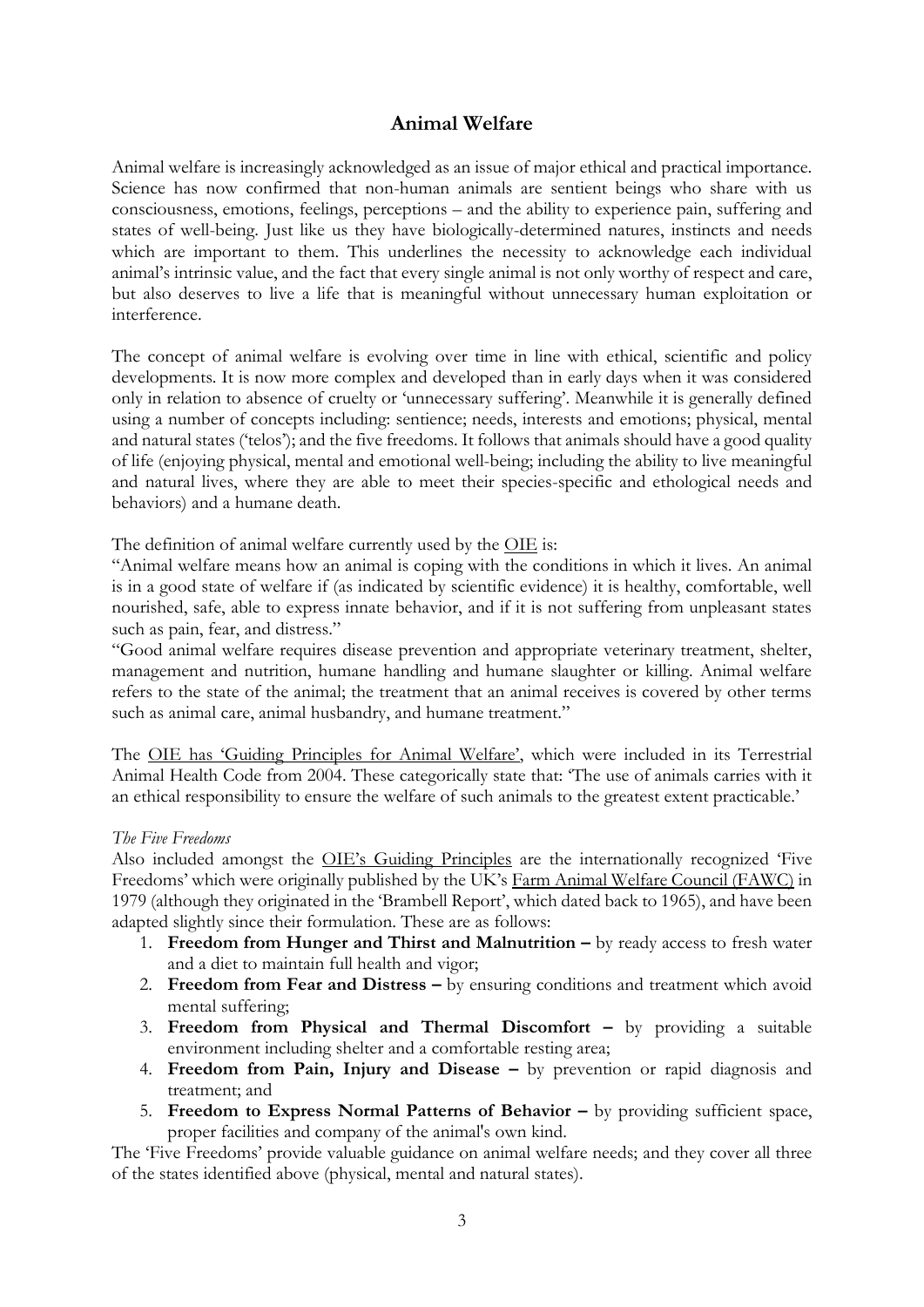WAN's Model Animal Welfare Act defines Animal Welfare as follows:

*"How an animal is coping with the conditions in which he/she is living. For animal welfare to be satisfactory, the animal must be in a state of overall well-being, which is a condition of physical, mental and emotional harmony, and which includes the ability to live naturally and to meet all species-specific and ethological needs: This would include the provision of the Five Freedoms under Section 6 (3) 1."*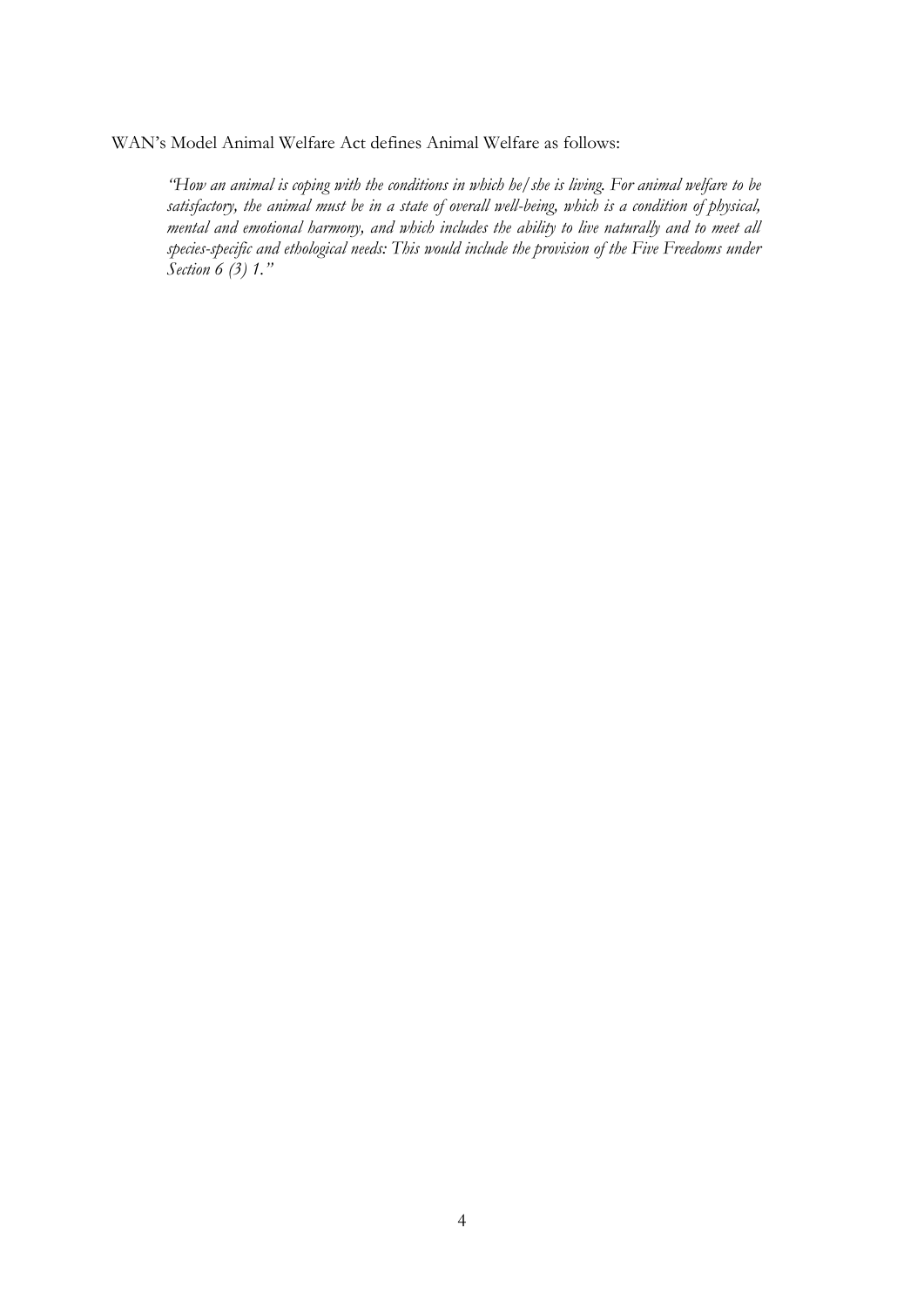# **Areas where Animal Welfare is Needed in Development**

# <span id="page-4-0"></span>**International Development**

WAN has identified the need for Animal Welfare to be included in development policy, planning and practice in the following ways:

- The introduction of Animal Welfare impact assessments *to ensure that any planned projects do not adversely impact Animal Welfare.*
- The mainstreaming of Animal Welfare *to include the proactive development of Animal Welfare. This would mean the inclusion of Animal Welfare in national development policies and planning, and the introduction of programs to support implementation (including the national implementation of Regional Animal Welfare Strategies and international standards, as well as any additional national policies).*
- The provision of Best Practice resources on Animal Welfare for development stakeholders.

When assessing the approach to be taken on animal use in international development, WAN considers that this should follow the principles elaborated in the 'Three Rs' (3Rs) – Reduction, Refinement and Replacement. These were originally drafted to provide valuable guidance for the use of animals in science, and are now internationally recognized – and included in the OIE's Guiding Principles for Animal Welfare. However, there is no logical reason why they should not be applied to all commercial uses of animals, particularly where there is doubt that all the welfare needs of the animals can be met. The wording would need to be slightly amended for wider use, but the principles remain the same:

- Reduction in numbers of animals used.
- Refinement of methods and conditions of use/keeping.
- Replacement of animals with non-animal alternatives.
- With replacement always being the ultimate objective.

There is more on the general applicability of the 3Rs in the WAN blog on Livestock and [Development,](http://worldanimal.net/world-animal-net-blog/item/356-livestock-and-development) which provides an example relating to the use of animals for food. This blog also covers some of the many reasons why intensive farming/aquaculture systems should not be promoted or supported in development. These are inherently bad for animal health and welfare; are resource inefficient; and have known detrimental impacts affecting human health and welfare, the environment, and the livelihoods of small-scale farmers. They are simply not suitable for poverty alleviation programs in developing countries because they involve high-tech systems which require specialist management and maintenance, high inputs (feed, medicines and pharmaceuticals), and are low on labor. There is more information on this in the World Society for the Protection of Animals (now World Animal Protection) publication on "[Industrial Animal](http://www.worldanimalprotection.ca/sites/default/files/ca_-_en_files/wspa_poverty_report_tcm22-3744.pdf)  [Agriculture: Part of the Poverty Problem](http://www.worldanimalprotection.ca/sites/default/files/ca_-_en_files/wspa_poverty_report_tcm22-3744.pdf)". Intensive systems also use large quantities of antimicrobials, raising concerns about growing antimicrobial resistance. Livestock are also a major contributor to Greenhouse Gases which cause climate change.

Humane and Sustainable agriculture is now universally accepted as a sustainable and beneficial development. This is clearly better for animal welfare, and can be achieved without compromising food security – as set out in this well-researched report: [Food Security and Animal Welfare.](https://www.ciwf.org.uk/media/3758836/Food-security-and-farm-animal-welfare-report.pdf)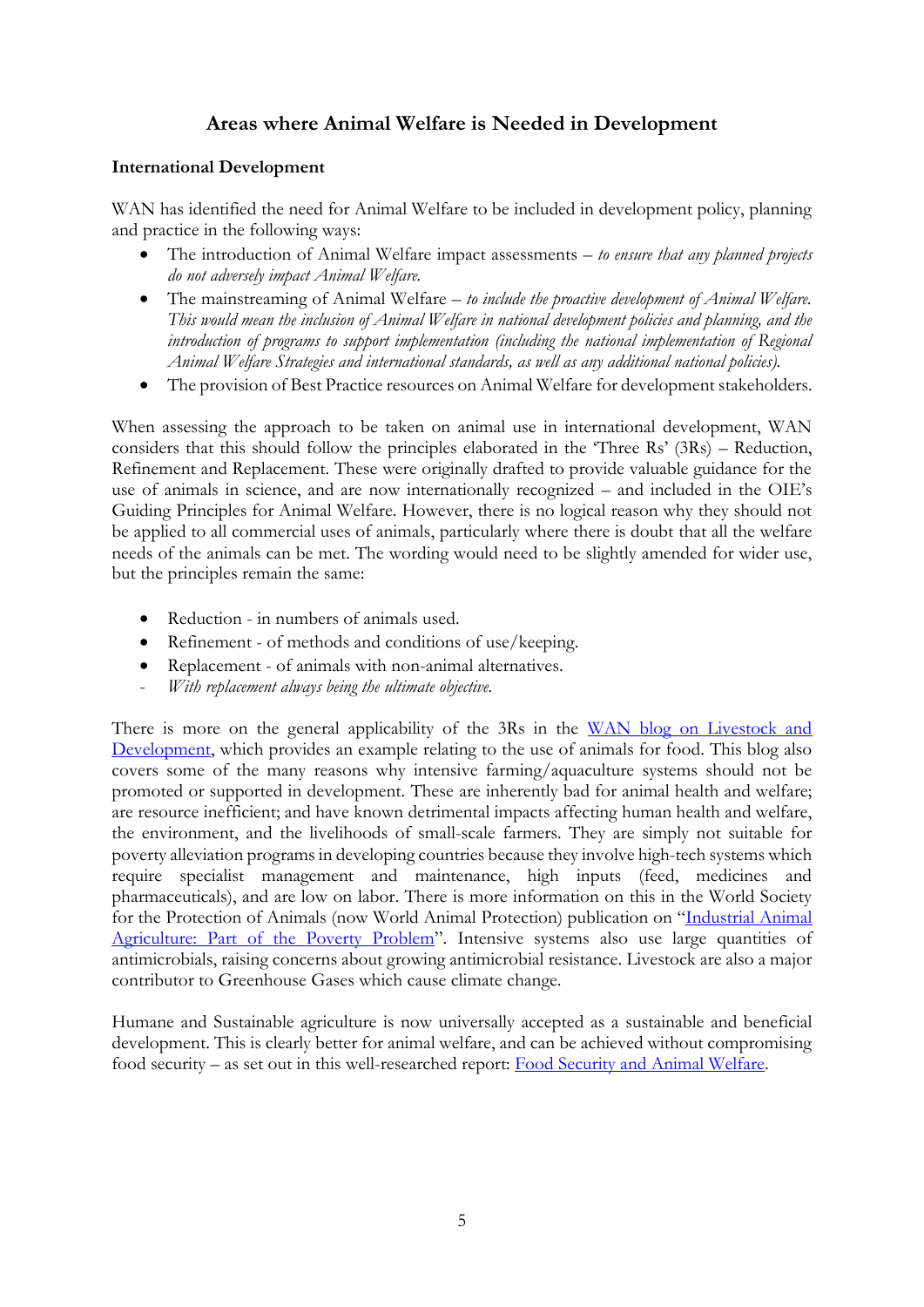### **National Development**

There are a number of areas where Animal Welfare should be included in national development, in order to progressively develop Animal Welfare, and to implement international standards and regional strategies. Some examples are given below:

# **Animal Welfare Policy/Strategy**

A national policy/strategy on animal welfare to provide the government with greater detail on the ethical basis of its animal welfare work, and chart a course that it can follow for the proactive development of measures to improve animal welfare and educate and inform stakeholders and citizens.

# **Government Structures and Enforcement Systems**

Plans to develop government structures and enforcement systems which are able to deal effectively with animal welfare policy administration and enforcement. These will need to identify the lead government department and bodies to be involved in enforcement; formulate plans to develop an effective animal welfare committee; establish what more is needed to strengthen systems, procedures and staffing – including expertise/training; and funding provisions for animal welfare policy, programs, education and enforcement.

# **Knowledge and Skills on Animal Welfare**

Plans to improve knowledge and skills on animal welfare where most needed, e.g.: drivers of change (including OIE Delegates and AW Focal Points), policy officials, enforcement officers, veterinarians, animal owners and keepers, farmers/farmers groups, traders, transporters and handlers. This would include building national animal welfare science programs and capacity building/training and guidance for animal welfare; and could be carried out in conjunction with extension services, development partners and NGOs.

### **Education and Awareness**

Incorporation of humane education/animal welfare education into existing school programs; the development of animal welfare in further and higher education (for example veterinary universities and agricultural colleges); and the development of clear consumer information, and communication and public awareness strategies for the broader public (including through mass media).

### **Mainstreaming Animal Welfare**

Integration of animal welfare into relevant sectoral and cross sectoral policies and programs (including poverty reduction, livelihoods, agriculture and fisheries, transport, trade, science and research, health/safety, rabies control and environment).

### **Research and Development**

Collection and dissemination of good practice: pilot projects, case studies and research (within and outside of the region) – thus facilitating the application of nationally appropriate best practice. This should include the collection and use of indigenous knowledge on animals and animal welfare.

### **Monitoring and Evaluation**

Systems for monitoring and evaluation of progress with the implementation of animal welfare legislation, including robust systems for monitoring compliance with animal welfare legislation (which would include OIE standards). Also, mechanisms to monitor enforcement and collate feedback on animal welfare problems (for corrective action on the root of problems).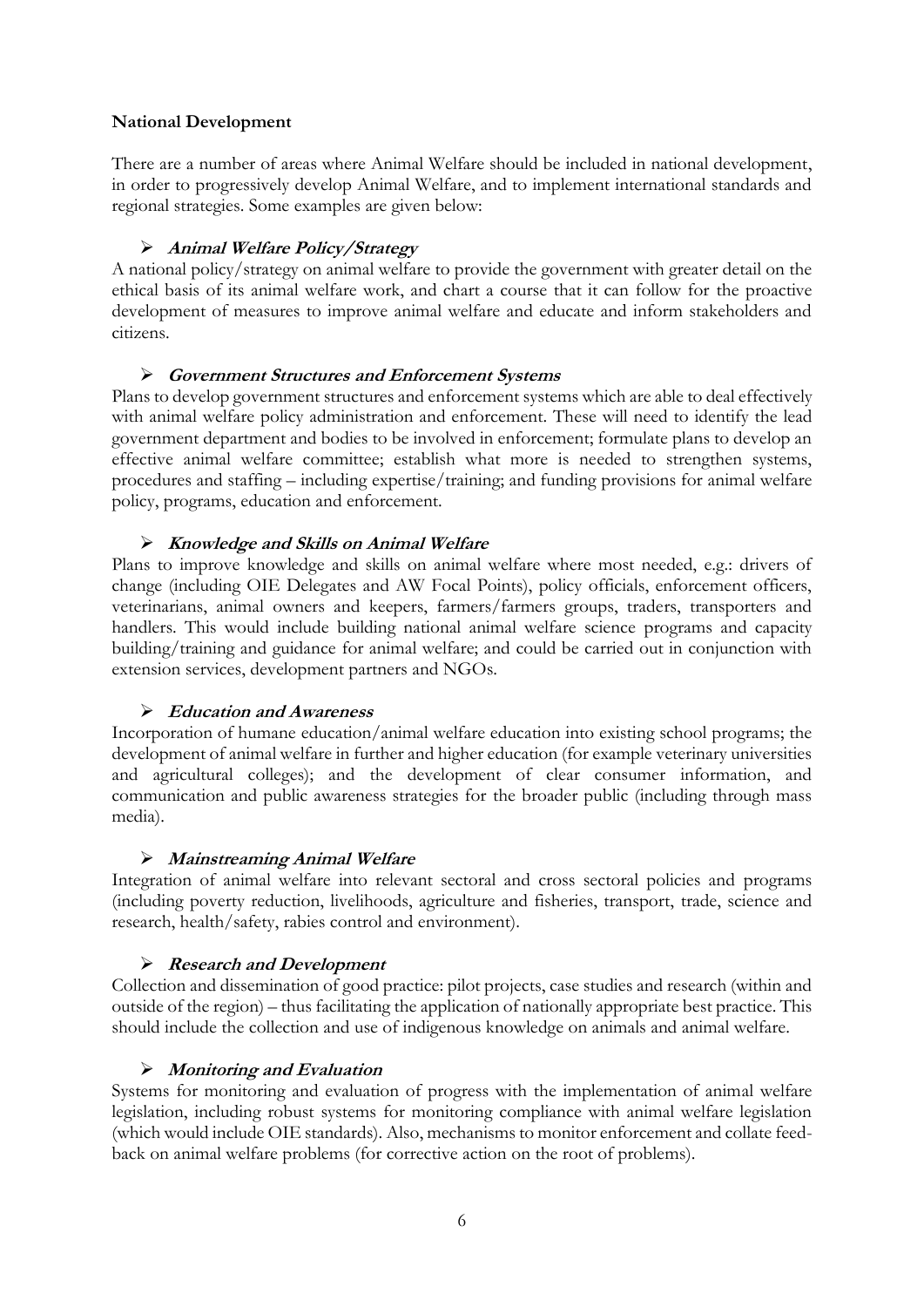In the case of developing countries, these interventions should be supported by international development organizations.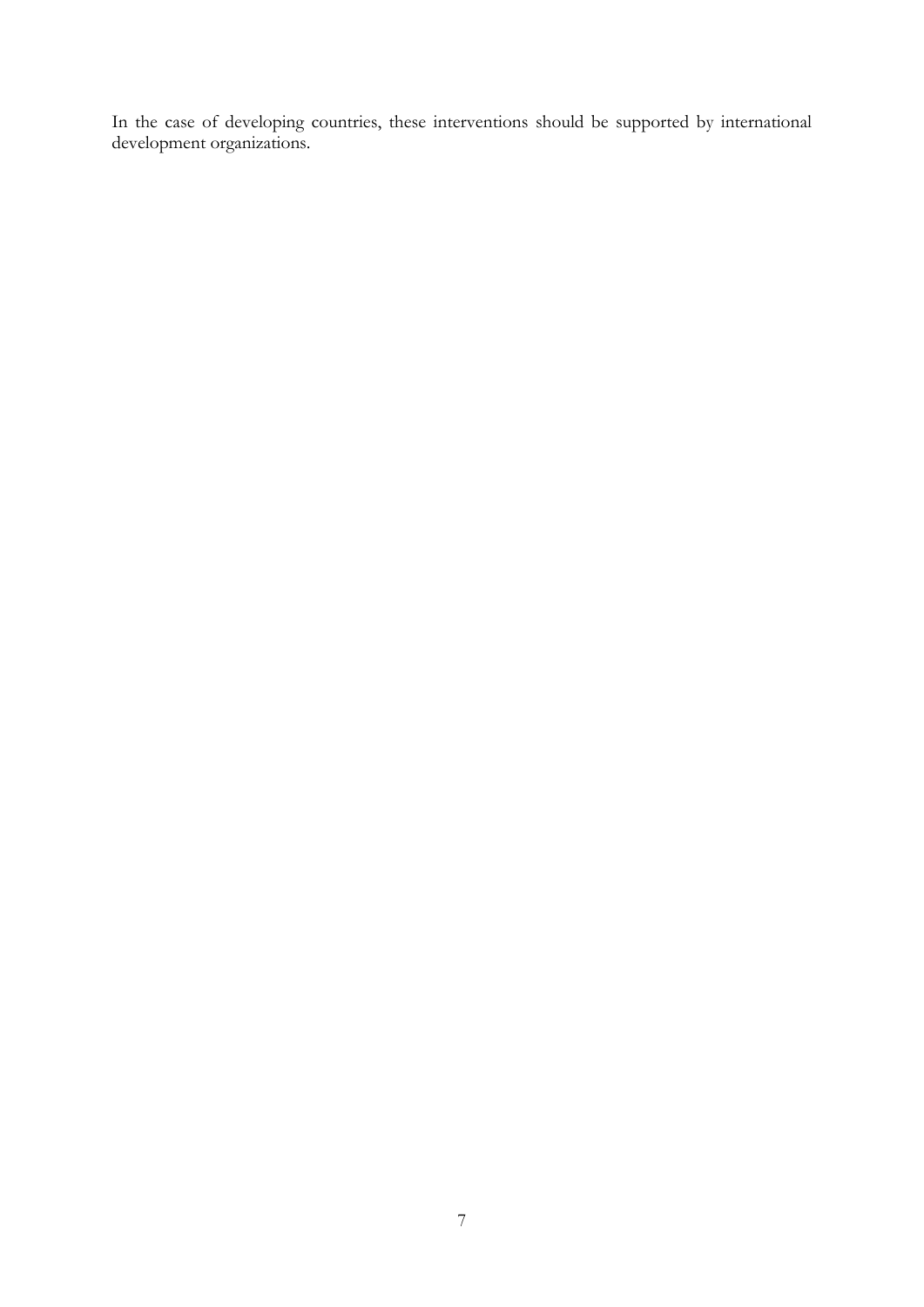# **Provision of Best Practice Resources**

<span id="page-7-0"></span>This resource pulls together some of the Best Practice (or more accurately "Best Available Practice") on Animal Welfare in order help development stakeholders to incorporate Animal Welfare in their work. It is recognized that Best Practice is not universally applicable and replicable, and needs to be carefully considered and adapted as necessary to suit prevailing culture, situations and practical realities. However, the provision of Best Practice does serve as guidance, and can prevent different Animal Welfare stakeholders from "reinventing the wheel".

Regional Animal Welfare Strategies have already been developed to form a framework for the progressive development of Animal Welfare. The contents of these have been carefully designed to include working towards lasting social change, instead of simply enacting laws that are never adhered to (or enforced) or isolated programs that are never rolled out. Therefore a similar structure has been applied to these resources. The contents of the regional strategies vary slightly from region to region, depending on the baseline situation and differing regional priorities however, the fundamental categories remain the same, and cover aspects such as:

- I. Education and training/capacity building on animal welfare.
- II. Awareness-raising and information.
- III. Animal welfare structures, policies/strategies, legislation and enforcement.
- IV. Proactive project support [including priority programs to improve animal welfare at slaughter, in transport, and at markets; and humane stray dog control].

*Some also include research and regional information/coordination, however, these are not considered necessary in this Best Practice resource.*

This is the basis for the design of this resource, which has been formatted into sections covering these categories.

We hope that the resource will prove useful both to support the proactive development of Animal Welfare, and as background to the development of Animal Welfare impact assessments.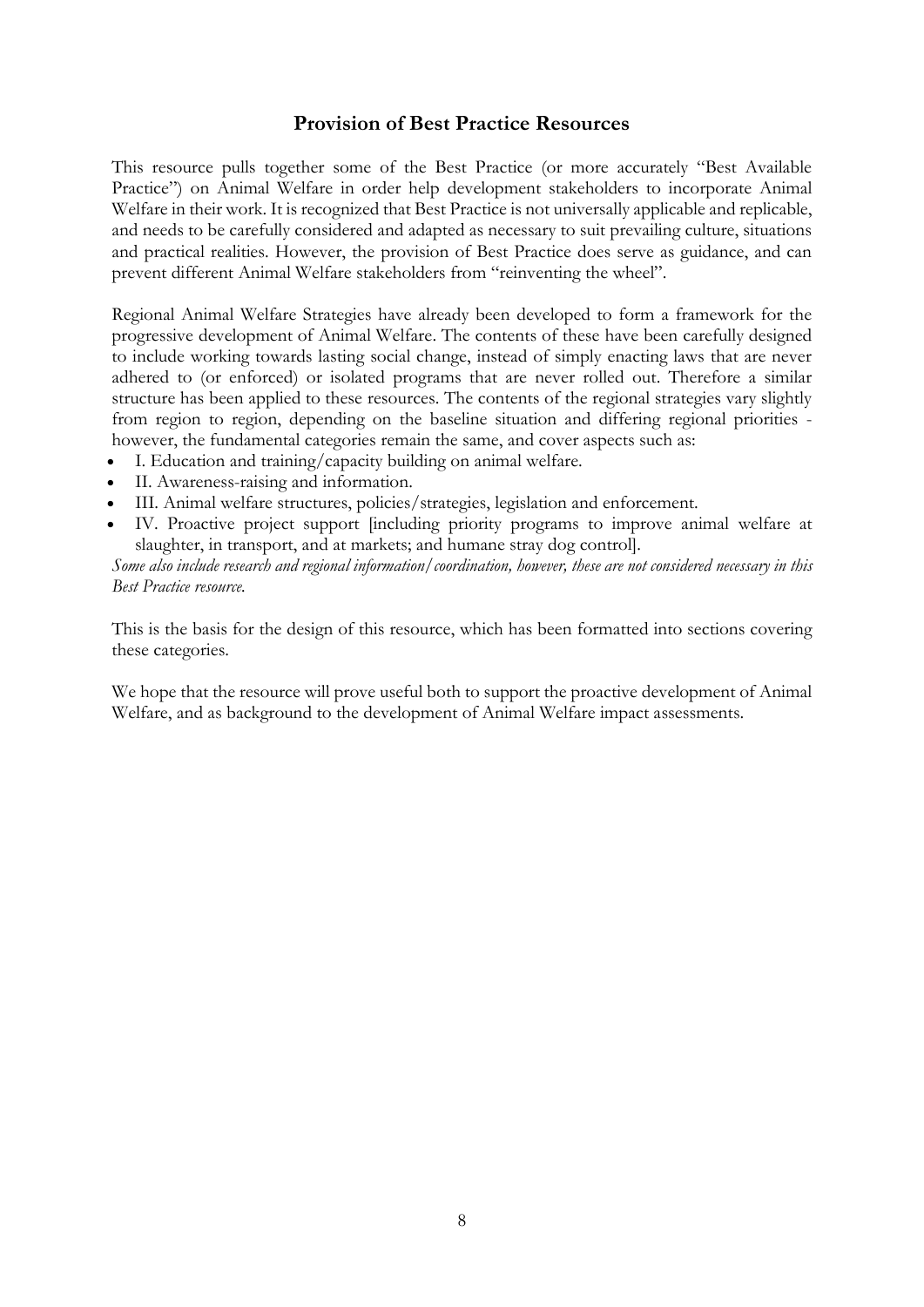# **I. Education & Training/Capacity Building**

<span id="page-8-0"></span>**[Animal Welfare Courses](#page-8-1) [Humane Education](#page-9-0) [Animal Welfare Education](#page-10-0) [Animal Welfare Training](#page-10-1) [Resources](#page-11-0)**

#### **Animal Welfare Courses**

#### <span id="page-8-1"></span>**World Animal Protection**

#### **[Advanced Concepts of Animal Welfare](http://www.worldanimalprotection.org/tertiary-education-0)**

Downloadable 35 module tertiary education course, with lecture support notes. To help vets, animal scientists, university lecturers, and other professionals to develop their knowledge, and educators to incorporate animal welfare into the education of veterinary students.

#### **Cambridge University**

#### **[Course on Animal Welfare, Science, Ethics and Law \(CAWSEL\)](http://cawsel.com/)**

This course takes place at St Catharine's College, Cambridge, UK. The entire course is less than two weeks, and it is broken down into modules, which can be studied separately.

Each year the Douglas Houghton Memorial Fund gives financial support for one or two people registering for the course.

#### **University of Edinburgh**

#### **[International Animal Welfare, Ethics & Law \(Online Distance Learning\)](http://www.ed.ac.uk/studying/postgraduate/degrees/index.php?r=site/view&id=788)**

The overall objective of this online distance learning program is to provide knowledge and an understanding of animal welfare science, with a focus on the international issues arising from animal use in all its forms. Post graduate.

The program is delivered by researchers and teachers from both the Jeanne Marchig International Centre for Animal Welfare Education (within the Royal (Dick) School of Veterinary Studies) and the Scotland's Rural College (SRUC) with a series of guest lecturers from around the world.

### **[MSc. in Applied Animal Behavior and Animal Welfare](http://www.ed.ac.uk/schools-departments/vet/studying/postgraduate/taught-programmes/applied-animal-behaviour-welfare/)**

An on-campus, research-based program.

#### **[Coursera Course: Animal Behavior](https://www.coursera.org/learn/animal-welfare/#syllabus) and Welfare**

This is an On-Demand Coursera course from the University of Edinburgh. You can start the course at any time and work through the course materials at your own pace. It works to improve understanding of animal welfare through the fascinating study of animal behavior, as well as the challenge of accessing the emotions of animals.

### **[The Jeanne Marchig International Centre for Animal Welfare Education](http://www.ed.ac.uk/schools-departments/vet/jeanne-marchig-centre/courses-seminars/resources)**

The JMICAWE also offers a range of animal welfare resources, including links to courses.

**University of Winchester**

#### **[MSc. Animal Welfare Science, Ethics and Law](http://www.winchester.ac.uk/Studyhere/Pages/msc-animal-welfare-science-ethics-and-law.aspx)**

A distance learning course which accepts international students.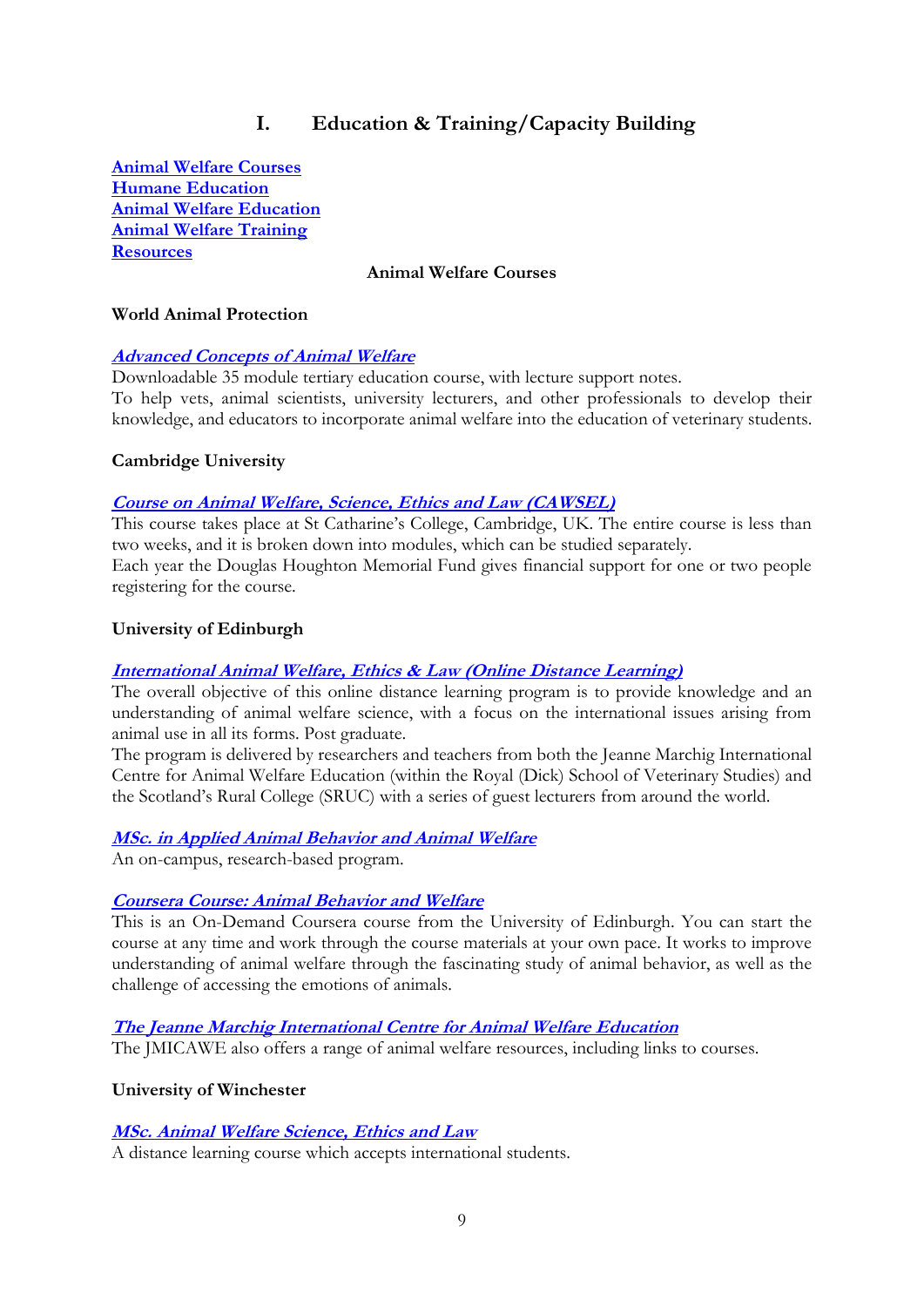### **Universidad Autonoma de Barcelona**

# **[Master in Animal Law and Society](http://www.uab.cat/web/postgrado/master-en-derecho-animal-y-sociedad-animal-law-and-society-/datos-basicos-1206597472083.html/param1-2826_es/param2-2012/)**

Online Distance Learning and on campus research-based program.

The Master in Animal Law and Society is a specialization program, which aims to train experts in work related with animals from a comparative legal perspective, taking into account the needs of a global society.

### **Cambridge E-Learning Institute (CEI)**

# **[Online Certificate in Animal Welfare](http://www.cambridge-elearning.com/animal_welfare.html)**

The Online Certificate in Animal Welfare provides the same information as that in the university courses, but enables more study flexibility. You can complete the several modules at your own pace, when it suits you, from your own home.

# **Animal Welfare Indicators Project (AWIN)**

# **[Web-Based Portal for Animal Welfare Education](http://www.animalwelfarehub.com/)**

The European funded AWIN project has developed a web based portal for animal welfare education resources. These include a repository of animal welfare courses and training available worldwide and a collection of free to use downloadable learning materials, on many animal welfare topics.

# **Federation of Veterinarians of Europe**

# **[Animal Welfare Teaching in European Veterinary Faculties](http://www.fve.org/education/docs_to_download/animal_welfare_poster.pdf)**

### **Humane Society Academy**

### **[Courses, Programs and Webinars](http://www.humanesociety.org/about/departments/humane-society-academy/)**

A variety of development opportunities for professionals, volunteers, and advocates in the field of animal protection. Online offerings include self-paced and instructor-led courses, certificate programs, and webinars.

Scholarships are available for students seeking certification in animal sheltering or humane education.

### **Humane Education**

### <span id="page-9-0"></span>**World Animal Net**

**[Humane Education Information, Advice and Links to Resources](http://worldanimal.net/our-programs/humane-education)** A collection of humane education "best practice".

# **Humane Education Advocates Reaching Teachers (HEART) and the International Fund for Animal Welfare (IFAW), with support from ASPCA**

# **[Humane Education Resource Guide](http://teachhumane.org/wp-content/uploads/2015/04/Humane-Resource-Guide.pdf)**

A humane education resource guide intended for not only educators, but also concerned citizens who do not have a formal background in teaching. The guide consists of a total of 40 lessons and activities.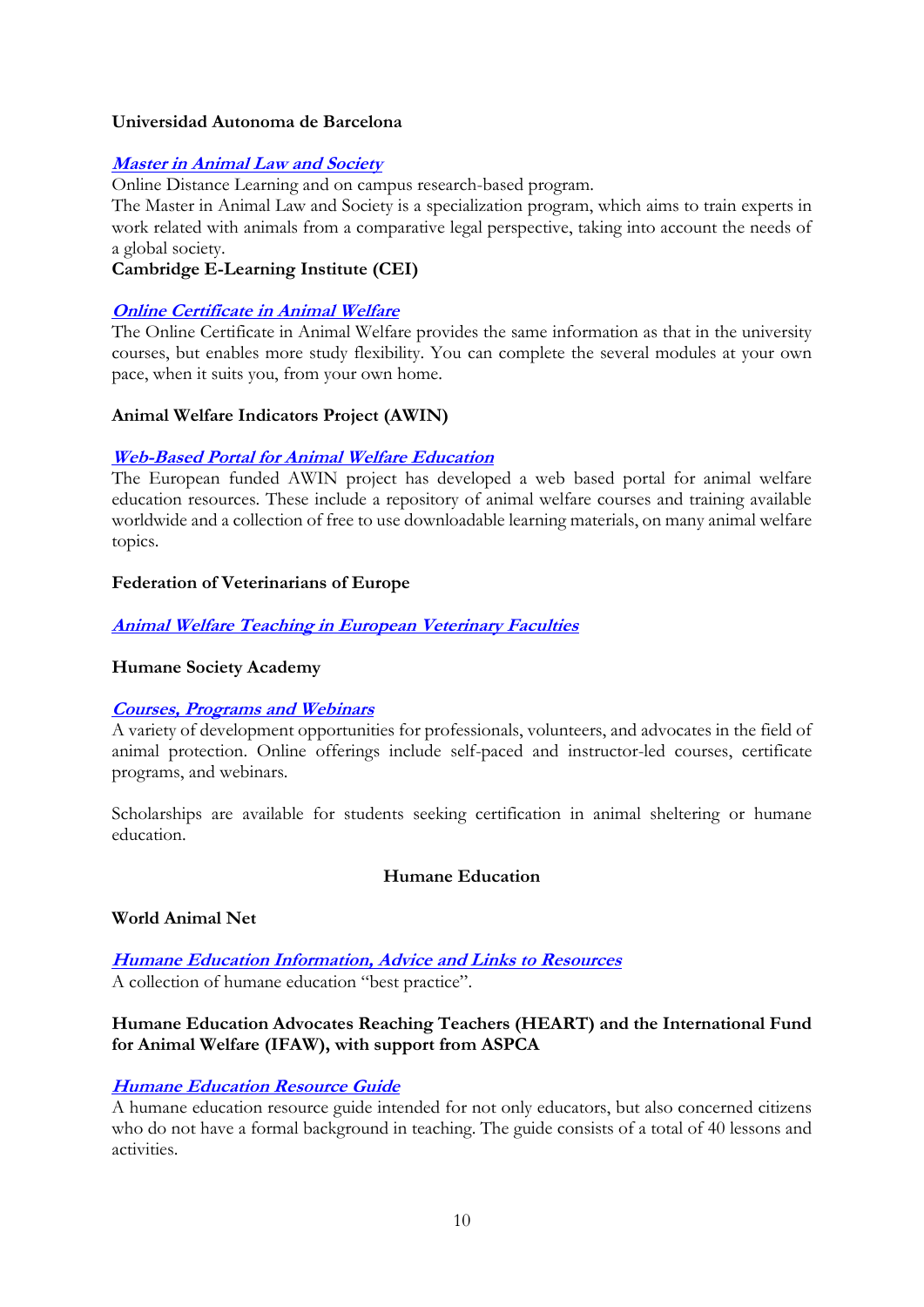# **The Humane Society of the United States**

### [Humane Education Lesson Plans and Service-Learning Projects](http://www.humanesociety.org/parents_educators/lesson_plans_for_teachers.html)

Free downloadable lesson plans, listed in order by grade level, designed to teach age-appropriate, standards-based academic skills and major character concepts - kindness, citizenship, fairness, respect, responsibility, and integrity - while reinforcing those ideas as they apply to our treatment of animals.

### [Animal Welfare Worksheets](http://www.humanesociety.org/parents_educators/classroom/printable_worksheets.html)

A collection of free downloadable worksheets to teach students in grades K-6 about animals and animal issues while also covering the major subject areas.

### **Animal Welfare Education**

### <span id="page-10-0"></span>**International Fund for Animal Welfare (IFAW)**

#### **[Animal Action Education](http://www.ifaw.org/united-kingdom/our-work/education/welcome-teachers)**

A library of free education resources on a wide variety of animal welfare and conservation themes, which are aligned with core curricula for both primary and secondary children. Materials, which focus on both individual species and cross-cutting issues, include films, teaching guides, lessons, student magazines, worksheets, arts and crafts, and interactive activities. In addition to the UK library, these **[resources are available](http://www.ifaw.org/education)** in more than a dozen languages and dialects for use in schools worldwide.

#### **World Animal Protection**

#### **[First Concepts in Animal Welfare](http://www.worldanimalprotection.org/early-years-education)**

Animal welfare education tools for 5-16 year olds.

*There are links to other animal welfare education resources in the above WAN Humane Education resource.*

### **Animal Welfare Training**

### <span id="page-10-1"></span>**OIE**

### **[Improved Animal Welfare Training](http://www.oie.int/animal-welfare/improved-animal-welfare-programme/)**

The OIE improved animal welfare program has been developed as a capacity building program to assist recipient countries implement OIE animal welfare standards on land transport and slaughter. To date the training program has been applied for transport and slaughter of cattle, sheep and pigs. The training program is designed as a training of trainers program.

### **European Commission**

### **[Better Training for Safer Food: Animal Welfare](http://ec.europa.eu/chafea/documents/food/food-animal-welfare_en.pdf)**

Better Training for Safer Food is a Commission training initiative covering food and feed law, animal health and welfare and plant health. Eligible participants are Public Veterinary Officers belonging to the National Competent Authorities of EU Member States, EFTA, Candidates and Third Countries involved in the official controls on Animal Welfare aspects and the development of best practices to improve the application of European norms and/or international standards on this issue. See also: [http://www.sancotraining.izs.it/joomla/.](http://www.sancotraining.izs.it/joomla/)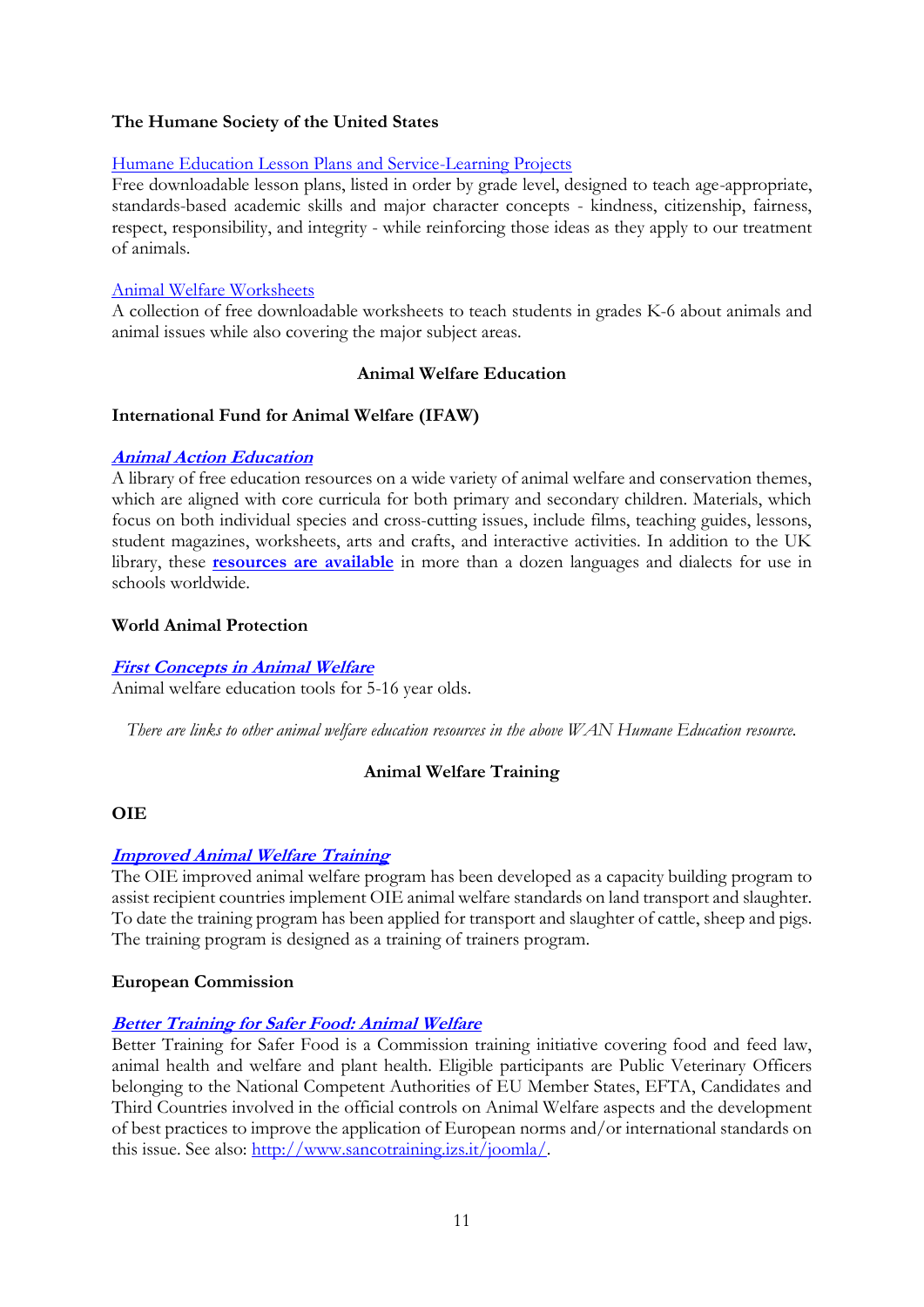#### **Animal Welfare Training**

#### **[Professional Welfare Officer training, education and consultancy](http://www.awtraining.com/AWT/Home.html)**

International animal welfare training, education and consultancy for the meat industry. Includes Animal/Poultry Welfare Officer courses and Training Trainer programs. Constant course creation and development using the latest hardware and software. AWT has a vast ( probably unique ) media library of high quality images as well as digital SD/HD movie data as a consequence of constant international training and consultancy which constitutes the media core of many training courses, programs and presentations.

#### **University of Bristol**

#### **[Animal Welfare Officer Training](http://www.bristol.ac.uk/vetscience/study/cpd/awo/)**

Animal Welfare Officer (AWO) training and Poultry Welfare Officer (PWO) training. The training consists of a two day course with assessments that meet the requirements of EU Regulation.

#### **Humane Slaughter Association (HSA)**

#### **[Training and Education](http://www.hsa.org.uk/Training.htm)**

The HSA provides training for stockmen in handling animals during transport, in markets and for slaughter.

#### **Animals Angels**

#### **[Police Training](http://www.animals-angels.com/projects/europe/long-distance-transports-eu/police-training.html)**

Animals Angels conducts seminars on animal transport for police and border guards. It also distributes handbooks which offer the police practical advice on checking lorries on the road.

### **IRTA**

**[IRTA](http://www.irta.cat/en-US/RIT/A/A2/Pages/A21.aspx)** is a research institute of the Government of Catalonia ascribed to the Department of Agriculture. The Animal Welfare sub program focuses on the behavior and welfare of cattle, pigs and sheep on farms, during transport and in the slaughter process. The breadth of the topic of animal welfare allows it to be included in different research lines, such as meat and carcass quality, nutrition, genetics, and species such as rabbits, ruminants, poultry and aquaculture. Their lines of work are: animal welfare during slaughter; animal welfare during transport; evaluation of animal welfare on farms and at the abattoir and alternatives to painful practices.

#### **Resources**

#### <span id="page-11-0"></span>**European Union**

### **[European Animal Welfare Platform](http://www.animalwelfareplatform.eu/)**

The European Animal Welfare Platform (EAWP) aims at improving farm animal welfare throughout the food chain. It does so by providing a discussion platform where stakeholders like farmers, processors, retailers, academics and a variety of NGOs can meet. It will define and disseminate best practices for safeguarding and improving animal welfare in the food supply chain.

### **Compassion in World Farming (CIWF)**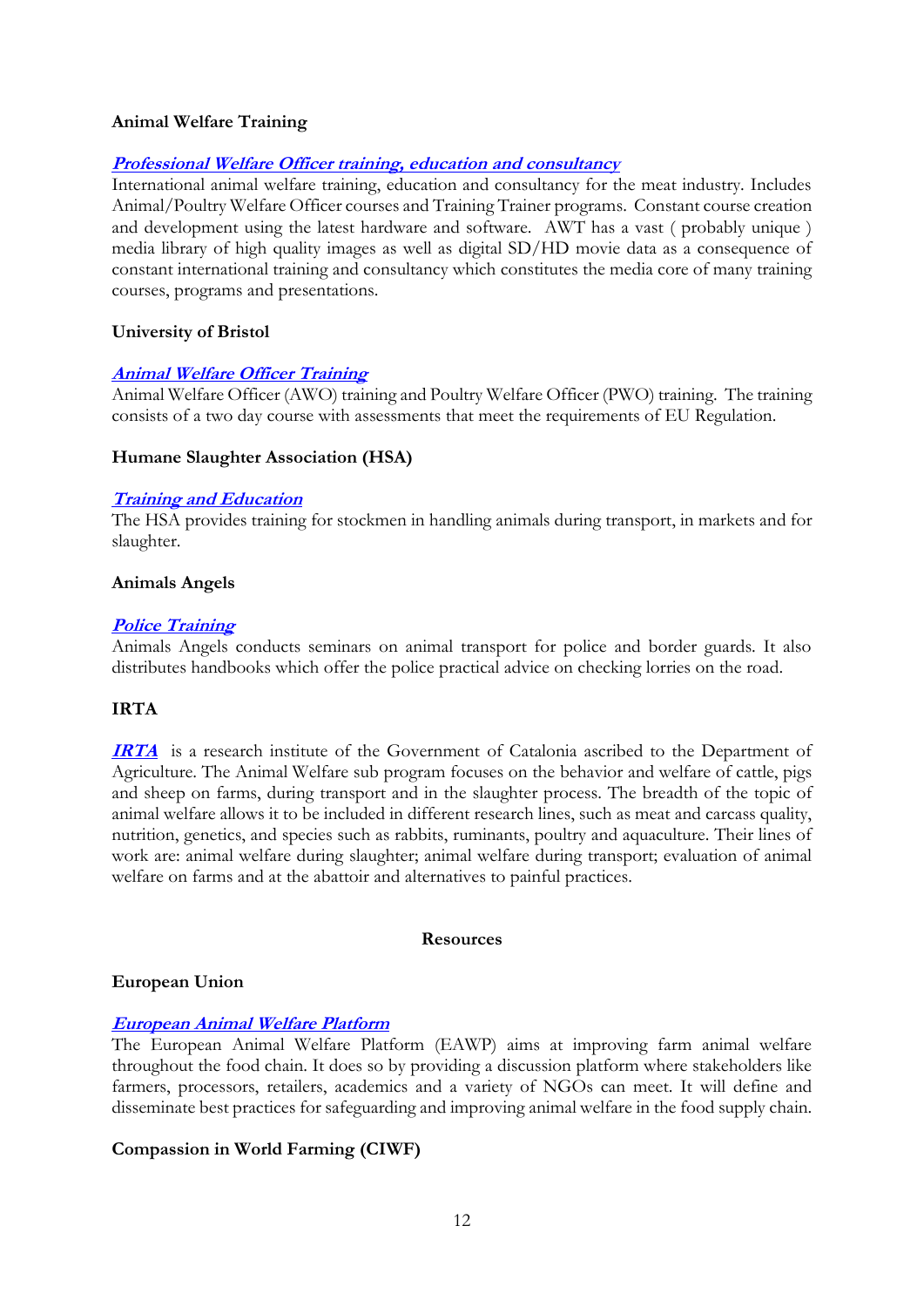# **[Good Agricultural Practice](http://www.ciwf.org.uk/education/good-agricultural-practice/)**

Animal welfare aspects of Good Agricultural Practice for pigs and broiler case studies. The pigs resource includes book, film, PowerPoint, case studies and lecturers' notes on pig welfare for agriculture, veterinary and animal science courses.

# **Humane Slaughter Association (HSA)**

#### **[Publications](http://www.hsa.org.uk/Publications.htm)**

It also provides a wide selection of resources including a collection of material for personnel training in transport, marketing and slaughter of animals (which includes printed publications, DVDs and online guides).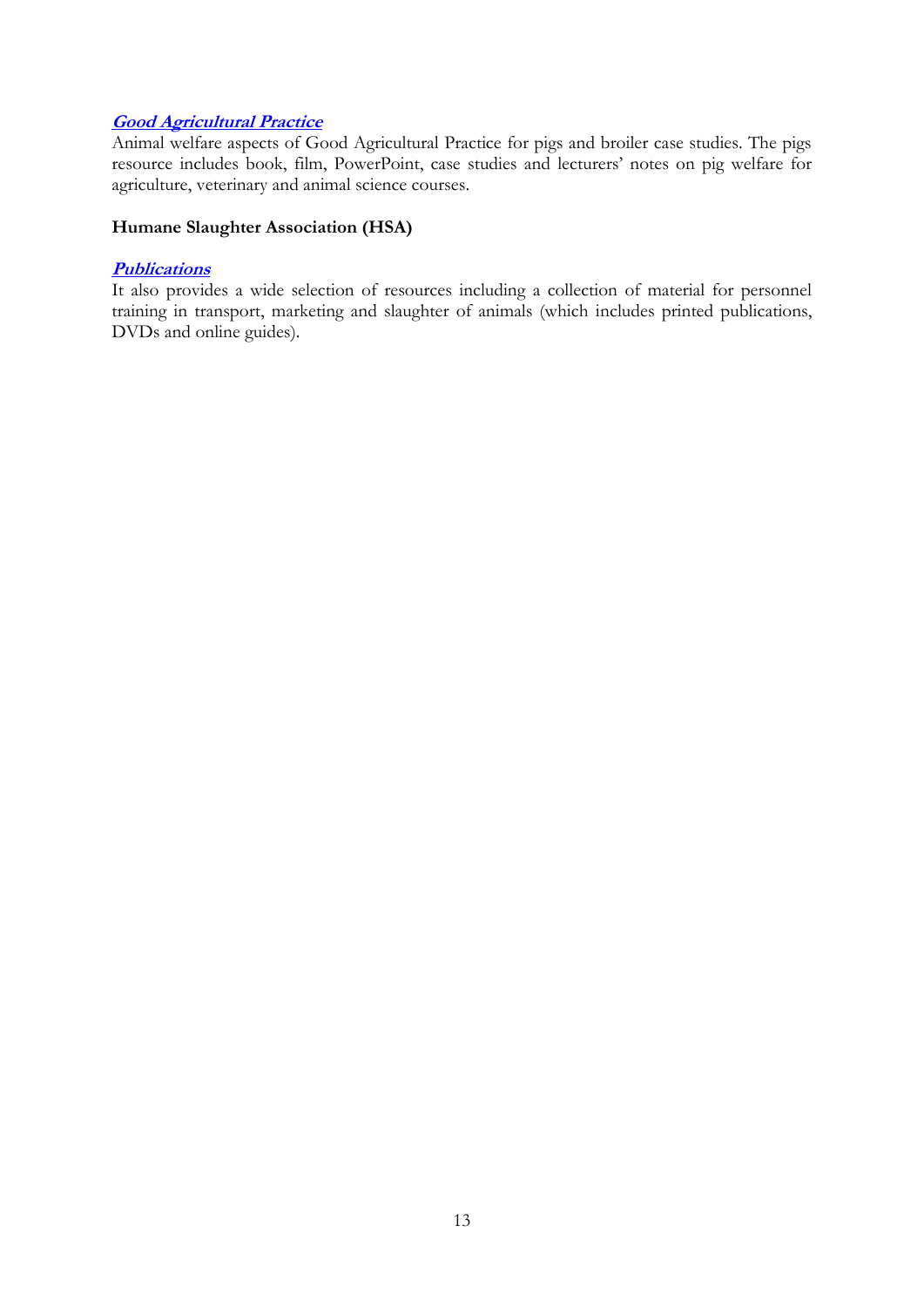# **II. Awareness/Raising and Information**

<span id="page-13-0"></span>**Awareness Days** [World Animal Day](#page-13-1) [World Wildlife Day](#page-13-2) [World Rabies Day](#page-13-3) **[Others](#page-13-4)** 

# **Information**

[Food and Agricultural Organisation \(FAO\) Animal Welfare Information](#page-14-0) [Australian Animal Welfare Strategy Website](#page-14-1) [Animal Welfare Information Center \(AWIC\)](#page-14-2) [The Universities Federation for Animal Welfare \(UFA\) Journal Animal Welfare](#page-14-3)

**Conferences and Events** [OIE World Conferences](#page-14-4) [OIE Key Events](#page-14-5) [World Animal Net \(WAN\) Events](#page-14-6)

### **Awareness Days**

# <span id="page-13-1"></span>**[World Animal Day](http://www.worldanimalday.org.uk/)**

#### 4<sup>th</sup> October.

World Animal Day is the most appropriate day for raising awareness of animal welfare. World Animal Day is celebrated in different ways in every country, irrespective of nationality, religion, faith or political ideology. Through increased awareness and education we can create a world where animals are recognized as sentient beings and full regard is always paid to their welfare.

This website includes events around the world (and the opportunity to add your own), and information and resources.

### <span id="page-13-2"></span>**[World Wildlife Day](http://www.wildlifeday.org/)**

3 rd March.

World Wildlife Day is now an UN-recognized celebration and awareness day for wildlife. A special theme is chosen for World Wildlife Day each year.

### <span id="page-13-3"></span>**[World Rabies Day](https://rabiesalliance.org/world-rabies-day/)**

28<sup>th</sup> September. World Rabies Day is a good day to create awareness of humane stray control issues and programs.

### <span id="page-13-4"></span>**[Others](http://www.holidays-and-observances.com/animal-holidays.html)**

There are also other animal awareness days commemorating many different species, events and programs. These include a World Day for Laboratory Animals on 24<sup>th</sup> April, which is an international commemoration day for animals who have died in laboratories (now often celebrated for the whole week, as World Week for Animals in Laboratories).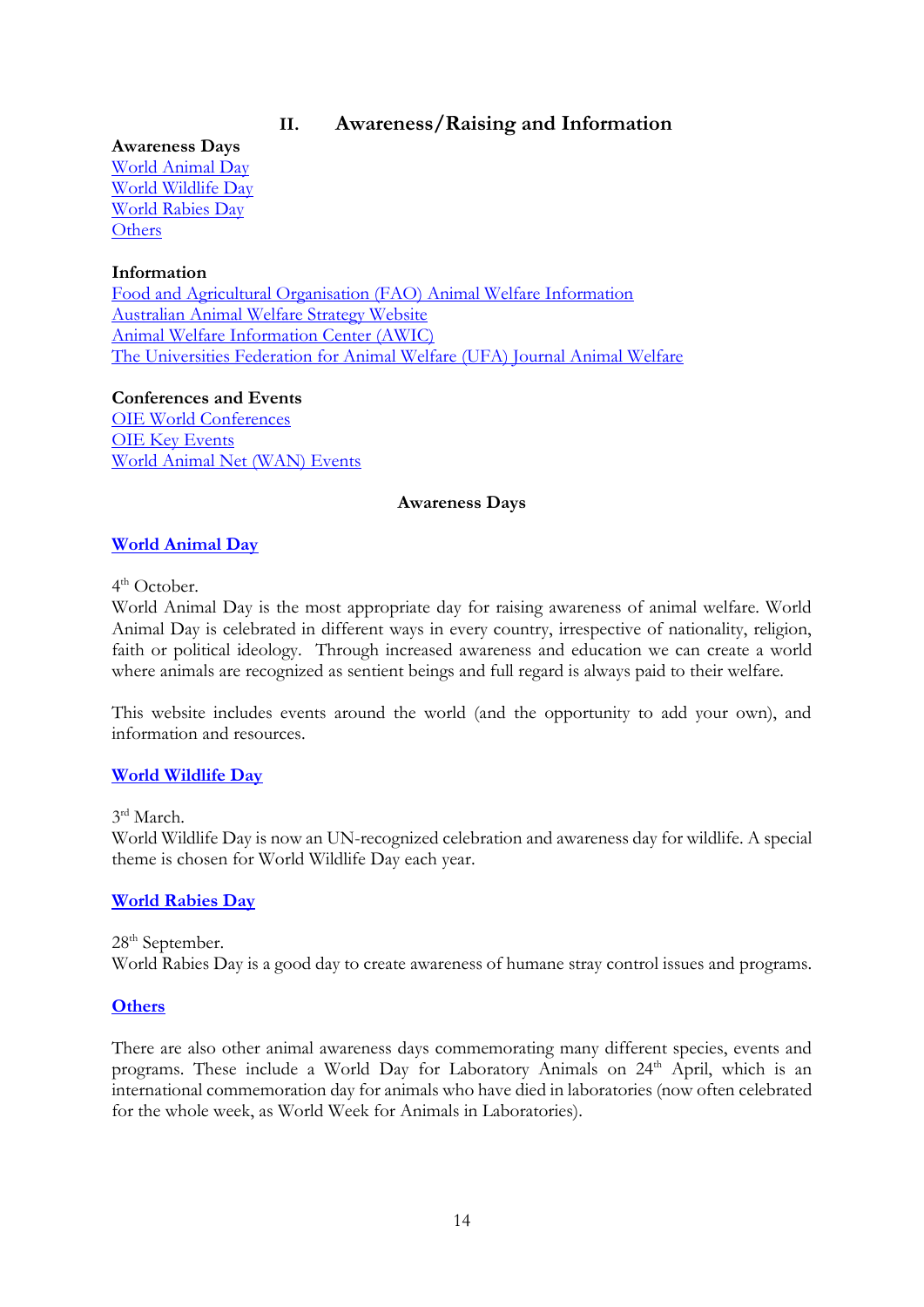#### **Information**

#### <span id="page-14-0"></span>**[Food and Agricultural Organisation \(FAO\) Animal Welfare Gateway](http://www.fao.org/ag/againfo/themes/animal-welfare/aw-awhome/en/?no_cache=1)**

A single access point for a wide range of information related to the welfare of farm animals. A participatory platform to retrieve and submit information, as well as to engage in commonly developed projects and thematic discussions.

#### <span id="page-14-1"></span>**[Australian Animal Welfare Strategy Website](http://www.australiananimalwelfare.com.au/)**

<span id="page-14-2"></span>The Australian Animal Welfare website is under the custodianship of the Australian Veterinary Association, but was designed for all animal welfare stakeholders. This website is a useful tool for accessing relevant and useful research and advice about animal welfare.

#### **[Animal Welfare Information Center \(AWIC\)](https://www.nal.usda.gov/awic)**

The United States Department of Agriculture's Animal Welfare Information Center (AWIC) is mandated by the Animal Welfare Act (AWA) to provide information for improved animal care and use in research, testing, and teaching.

#### <span id="page-14-3"></span>**The Universities [Federation for Animal Welfare \(UFAW\) Journal Animal Welfare](http://www.ufaw.org.uk/the-ufaw-journal/animal-welfare)**

*Animal Welfare* is an international scientific and technical journal. It publishes the results of peerreviewed scientific research, technical studies and reviews relating to the welfare of kept animals (e.g. on farms, in laboratories, zoos and as companions) and of those in the wild whose welfare is compromised by human activities.

### **Conferences and Events**

#### <span id="page-14-4"></span>**[OIE World Conferences](http://www.oie.int/en/conferences-events/all-oie-world-conferences/)**

World Organisation for Animal Health (OIE) world conferences.

<span id="page-14-5"></span>**[OIE Key Events](http://www.oie.int/en/conferences-events/other-oie-key-events/2016/)** Other key OIE events.

#### <span id="page-14-6"></span>**[World Animal Net \(WAN\) Events](http://worldanimal.net/events/upcoming-events)**

Upcoming animal protection events.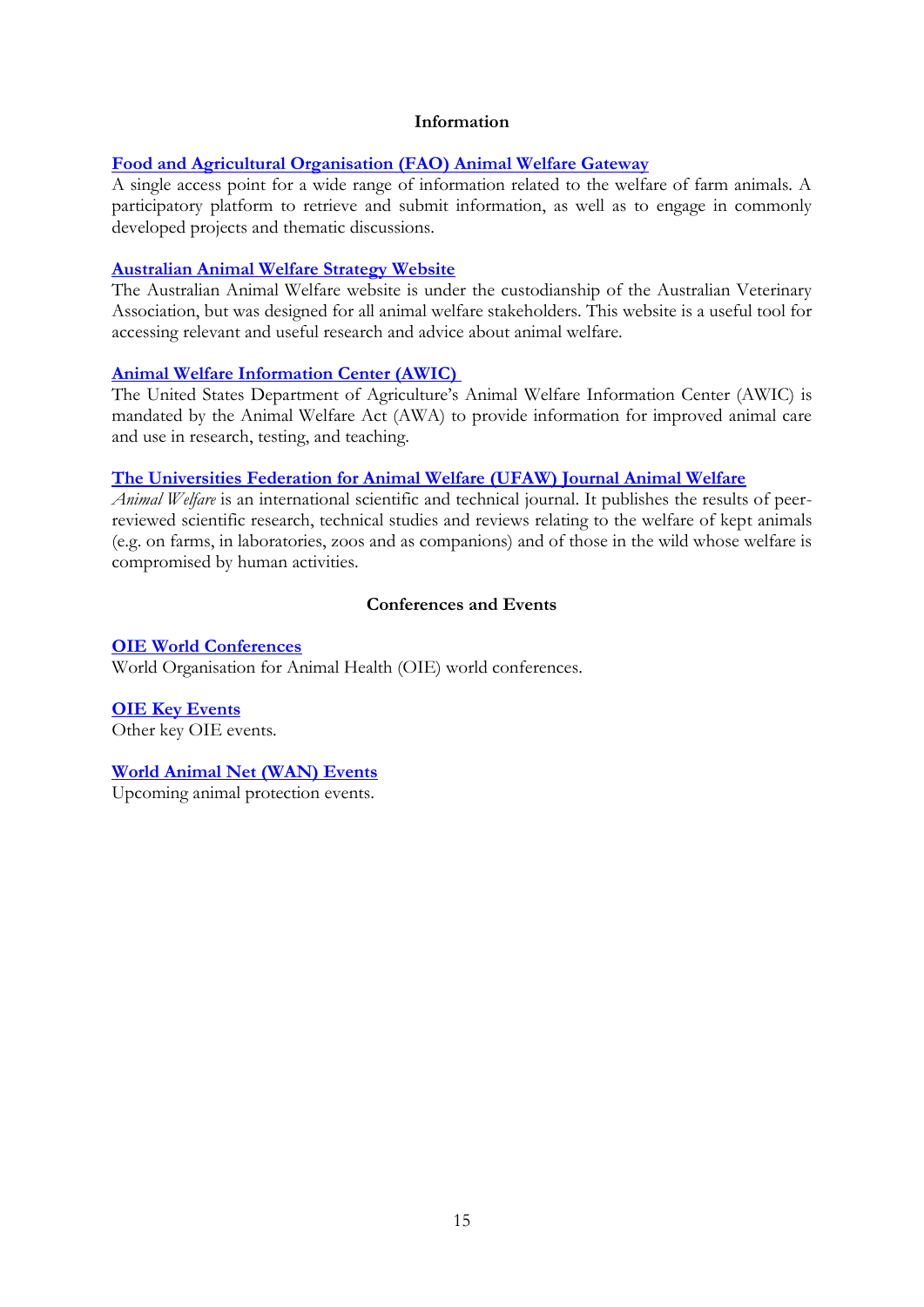# <span id="page-15-0"></span>**III. Information and Resources for Policy, Legislation and Enforcement**

<span id="page-15-1"></span>**[Policy & Legislation](#page-15-1) [Enforcement](#page-16-0)**

### **Policy & Legislation**

#### **OIE**

#### **[International Animal Welfare Standards](http://www.oie.int/infographic/StandardsAW/index.html)**

A neat infographic on the OIE's international animal welfare standards, with hyperlinks to each standard.

#### **World Animal Net**

#### **[Model Animal Welfare Act](http://worldanimal.net/our-programs/model-law-project)**

World Animal Net's Model Animal Welfare Act has been designed to serve as a basic template and guidance document for those interested in enacting new legislation or improving existing animal protection legislation. It has been drafted using an extensive comparative law exercise, taking into account 'best practice' in the field. The Model Animal Welfare Act also contains advice on implementation and enforcement, including government structures and systems.

#### **[Animal Protection and Constitutions](http://worldanimal.net/our-programs/constitution-project-resources)**

Information and resources on the inclusion of animal protection provisions in constitutions, including a chart providing a summary of current constitutional provisions relating to the care, protection, and general status of animals throughout the world.

#### **[Animal Protection Resources and Contacts](http://worldanimal.net/wan-resources/animal-protection-law-resources)**

A selection of animal protection resources, advice and contacts.

### **GAL Global Animal Law**

### **[The GAL Project -](https://www.globalanimallaw.org/) Global Animal Law**

A specialized portal for animal law – which includes visionary concepts, ideas and expertise; and an international database of animal welfare legislation at every level.

### **Food and Agricultural Organisation of the UN (FAO)**

### **[Legislative and Regulatory Options for Animal Welfare](http://www.fao.org/docrep/013/i1907e/i1907e01.pdf)**

This FAO legislative study reviews the ways in which countries can choose to legislate on animal welfare against the backdrop of international developments.

### **European Union**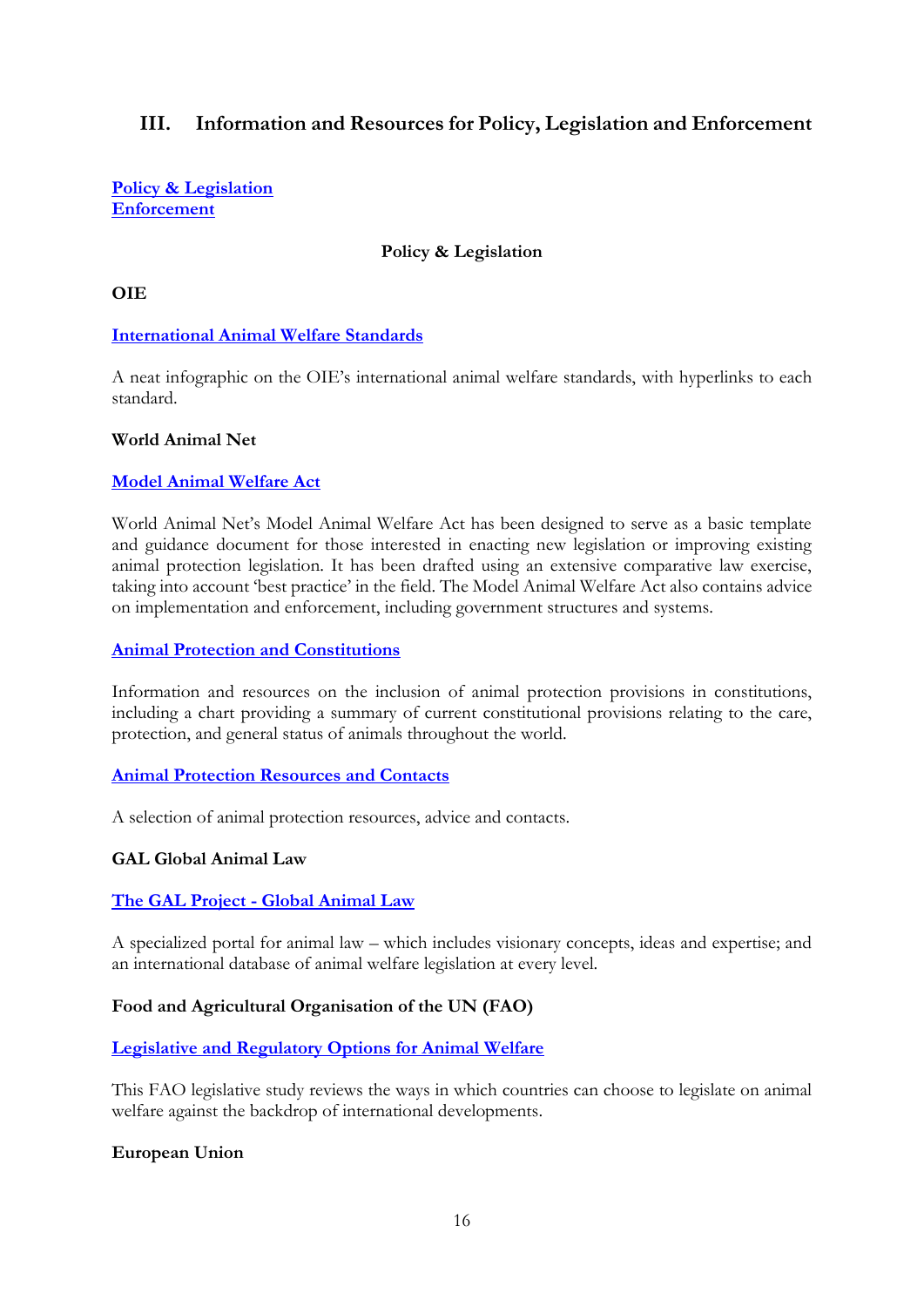# **[Animal Welfare in the EU](http://ec.europa.eu/food/animals/welfare/index_en.htm)**

Background information, related documents etc.

# **Council of Europe CoE)**

The CoE has a number of conventions covering animal protection issues: [European Convention for the Protection of Animals Kept for Farming Purposes](http://www.coe.int/fr/web/conventions/full-list/-/conventions/rms/0900001680076da6) [European Convention for the Protection of Animals for Slaughter](http://www.coe.int/fr/web/conventions/full-list/-/conventions/rms/0900001680077d98) [European Council of Europe Convention for the Protection of Animals during International](http://www.coe.int/fr/web/conventions/full-list/-/conventions/rms/0900001680083710)  [Transport](http://www.coe.int/fr/web/conventions/full-list/-/conventions/rms/0900001680083710) [European Convention for the Protection of Pet Animals](http://www.coe.int/en/web/conventions/full-list/-/conventions/treaty/125) [European Convention for the Protection of Vertebrate Animals Used for Experimentation and](http://www.coe.int/en/web/conventions/full-list/-/conventions/treaty/123)  [other Scientific Purposes](http://www.coe.int/en/web/conventions/full-list/-/conventions/treaty/123)

### **Animal Legal and Historical Center**

### **[Animal Legal and Historical Center Web site](https://www.animallaw.info/site/animal-legal-and-historical-center-web-site)**

On this site you will find a comprehensive repository of information about animal law, including: over 1200 full text cases (US, historical, and UK), over 1400 US statutes, over 60 topics and comprehensive explanations, legal articles on a variety of animal topics and an international collection.

#### **Enforcement**

### <span id="page-16-0"></span>**World Organisation for Animal Health (OIE)**

### **[Veterinary Legislation Support Program](http://www.oie.int/support-to-oie-members/veterinary-legislation/)**

Upon request, the OIE conducts missions to help governments that wish to modernize their national veterinary legislation and enforcement structures and systems, in order to help the veterinary services to meet the OIE standards.

### **[OIE Improved Animal Welfare Programmed](http://www.oie.int/animal-welfare/improved-animal-welfare-programme/)**

The OIE improved animal welfare program has been developed as a capacity building program to assist countries to implement OIE animal welfare standards on land transport and slaughter.

#### **European Union (EU)**

**[European Enforcement Network of Animal Welfare Lawyers and Commissioners](http://lawyersforanimalprotection.eu/)**

This web portal includes EU legislation, judgments, strategy, enforcement activities and challenges. It also includes an [enforcement overview.](http://lawyersforanimalprotection.eu/enforcement-status/)

#### **Fitness for Transport Resources**

**[Practical Guidelines to Assess Fitness for Transport of Adult Bovines](http://www.afsca.be/publications-en/_documents/2012-05-11_final_transport_guidelines_en.pdf)**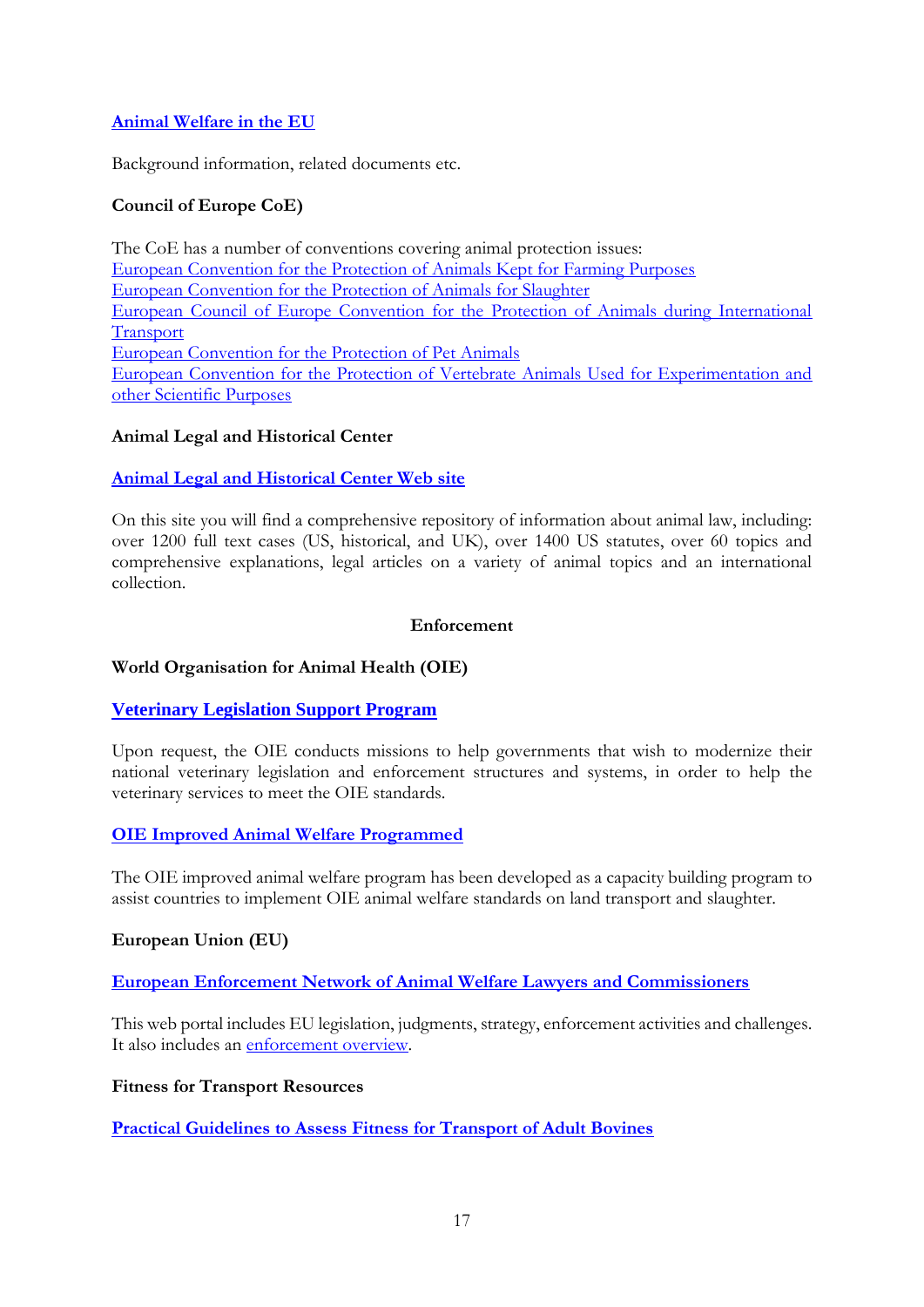These guidelines have been prepared by a group of animal protection organizations and other stakeholders with significant combined expertise in the field. They are designed for operators involved at any stage in transport of adult cattle, in order to help with decisions on whether an animal is fit to travel or not.

# **[Practical Guidelines to Assess Fitness for Transport of Pigs](http://www.npa-uk.org.uk/Members-library/2016_Final%20draft%20practical%20guidelines%20to%20assess%20fitness%20of%20transport%20of%20....pdf)**

These guidelines have been prepared by a group of animal protection organizations and other stakeholders with significant combined expertise in the field. They have been designed to provide clear and helpful advice for all operators involved at any stage in transport of pigs, in order to help with decisions on whether an animal is fit to travel or not.

# **[Practical Guidelines to Assess Fitness for Transport of Equidae \(Horses, Ponies, Donkeys](http://www.fise.it/images/Veterinaria/Practical_Guidelines_to_Assess_Fitness_for_Transport_of_Equidae_181215.pdf)  [and their Hybrids\)](http://www.fise.it/images/Veterinaria/Practical_Guidelines_to_Assess_Fitness_for_Transport_of_Equidae_181215.pdf)**

These guidelines have been prepared by a group of animal protection organizations and other stakeholders with significant combined expertise in the field. They have been designed to provide clear and helpful advice for anyone involved in transporting horses, ponies, donkeys or their hybrids, to assist them in determining whether an animal is fit to travel or not. They aim to support good animal welfare throughout the transport process (i.e. before, during and after travel). Whilst they are based on European Union legislation, they include common sense provisions and advice which are more widely applicable.

### **Australian Animal Welfare Strategy**

#### **[Livestock Production Animal Resources](http://www.australiananimalwelfare.com.au/content/livestock-and-production-animals/lpa-resources)**

Standards, principles and implementation guidance.

#### **UK Government**

### **[Keeping Farmed Animals: Guidance](https://www.gov.uk/guidance/animal-welfare)**

Advice and guidance on protecting animal welfare on farms, in transport, at markets and at slaughter.

#### **Food Standards Agency**

### **[Slaughter licensing and animal welfare](https://www.food.gov.uk/enforcement/approved-premises-official-controls/meatplantsprems/animal-welfare)**

Includes information on compliance with slaughter provisions, licensing, checks and use of CCTV to monitor.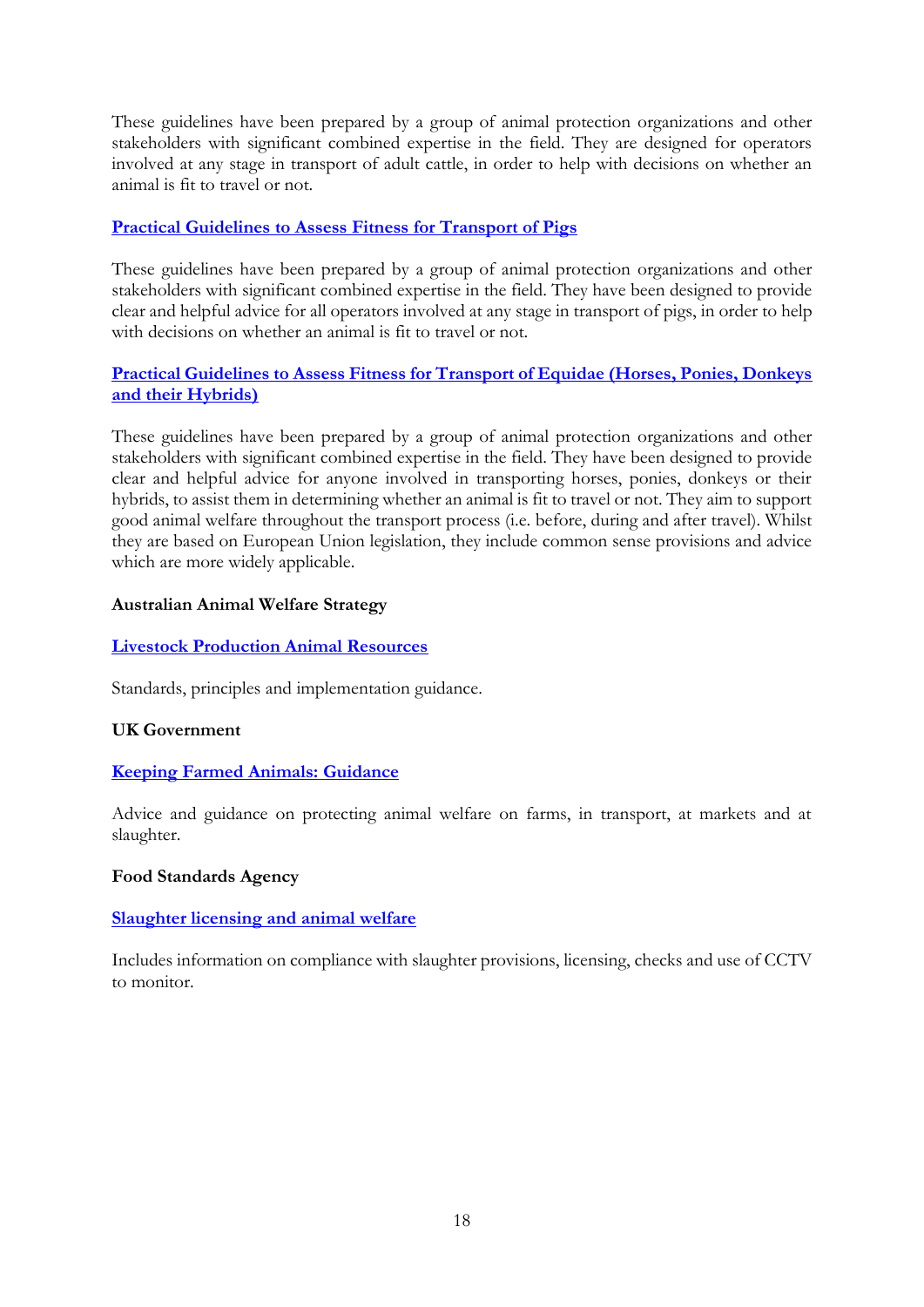# **IV. Information and Resources for Animal Welfare Programs**

<span id="page-18-0"></span>**Regional Animal Welfare Strategy (RAWS) Priorities [Farmed Animals](#page-18-1) [Transport](#page-21-0) [Slaughter](#page-22-0) [Stray Dog Control](#page-23-0)**

**Other [Aquaculture](#page-23-1) [Working Animals/Equids](#page-23-2) [Animal Experimentation](#page-24-0)**

### **RAWS Priorities**

# <span id="page-18-1"></span>**Farmed Animals**

# **[Business Benchmark on Farmed Animal Welfare \(BBFAW\)](http://www.bbfaw.com/)**

The first global investor statement on farmed animal welfare. The BBFAW claims to be "the leading global measure of company performance on farm animal welfare".

The [Business Benchmark on Farm Animal Welfare 2015](http://www.bbfaw.com/media/1338/bbfaw-2015-report.pdf) Report includes benchmark questions and scoring, which reflect major aspects of good Animal Welfare practice.

The [Summary of the Business Benchmark consultations](http://www.bbfaw.com/media/1319/summary-of-consultation-on-the-2015-benchmark.pdf) includes the rationale for each of the questions asked, providing helpful background.

The BBFAW states that: "There is growing investor interest in the business risks and opportunities associated with farm animal welfare. However, investors' ability to make robust comparisons between companies or to use farm animal welfare-related performance in their investment decisions is hampered by a lack of robust reporting by companies and a general absence of tools that enable investors to compare different companies on a consistent basis. The Business Benchmark on Farm Animal Welfare is designed to address these challenges."

### **[European Animal Welfare Platform](http://www.animalwelfareplatform.eu/)**

The European Animal Welfare Platform carried out EU wide consultations on various farmed animal welfare issues, bringing together different stakeholders in the food chain from across the EU - from farmers, processors, retailers, food producers and NGOs. The issues it prioritized were: [Beef and Dairy,](http://www.animalwelfareplatform.eu/Dairy.php) [Poultry Meat and Eggs,](http://www.animalwelfareplatform.eu/Poultry.php) [Farmed Fish,](http://www.animalwelfareplatform.eu/Fish.php) [Pork.](http://www.animalwelfareplatform.eu/Pork.php) Strategic documents were produced for these welfare issues, providing some background to the welfare problem, describing its impact and frequency of occurrence, and identify existing best practice for dealing with the problem. These can be found on its website.

### **[Farm Animal Investment Risk & Return \(FAIRR\) Initiative](http://www.fairr.org/)**

FAIRR is an initiative that aims to alert investors to the significant material impacts that farm animal welfare issues could have on their portfolio. On the [Resources](http://www.fairr.org/resources/) page, there is a series of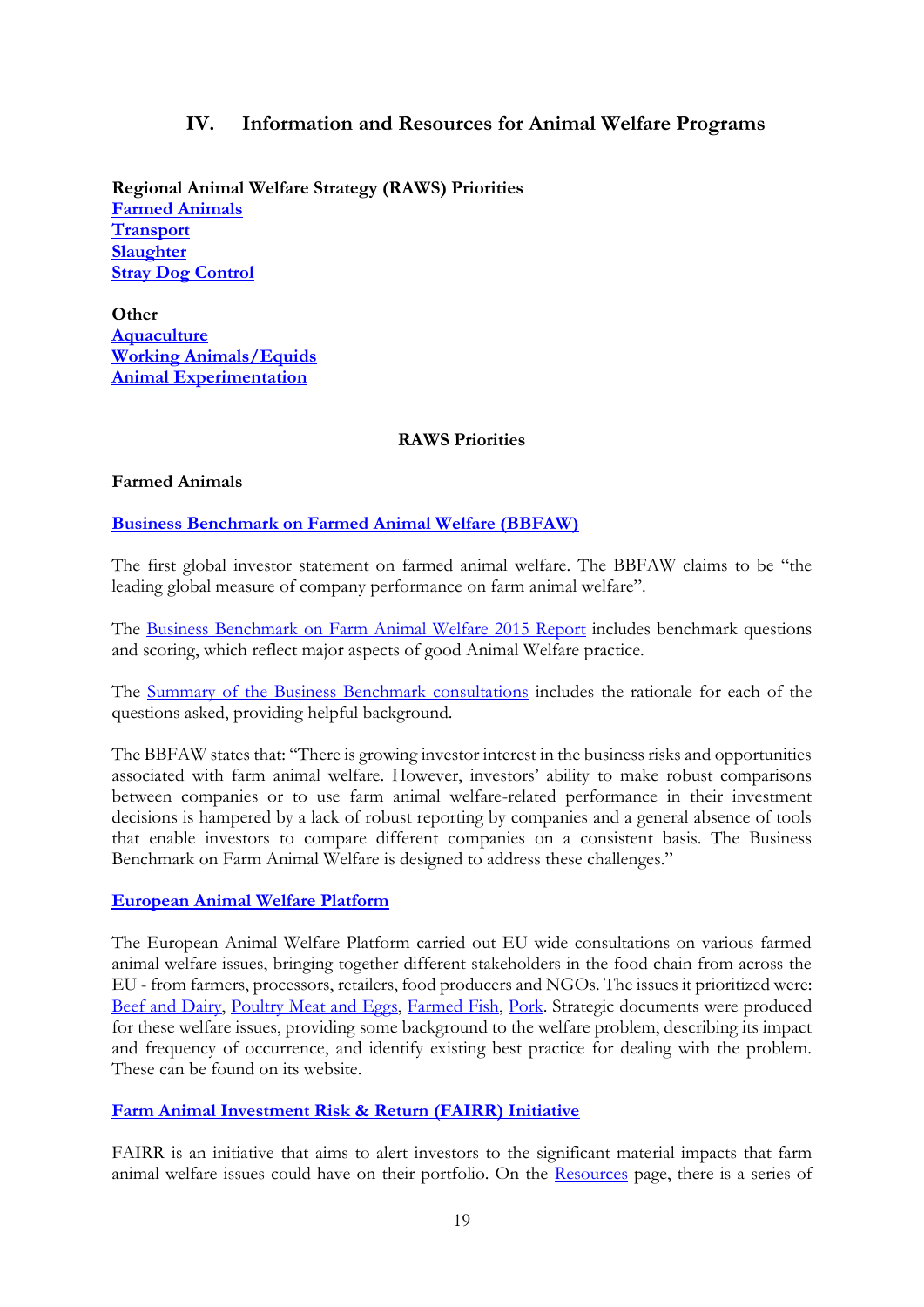tools, information booklets and research material on investment risk and opportunities relating to farm animal welfare and factory farming. These include case studies and guidance on considering [farm animal welfare in investment decision-making](http://fairr.bladedev.co.uk/wp-content/uploads/FAIRR-Case-Studies-and-Guidance-June-2015.pdf)

# **[Welfare Quality](http://www.welfarequality.net/everyone/26536/5/0/22)**®

The Welfare Quality® project was funded by the EU. It focused on integration of animal welfare in the food quality chain: from public concern to improved welfare and transparent quality. The project aimed to accommodate societal concerns and market demands, to develop reliable on-farm monitoring systems, product information systems, and practical species-specific strategies to improve animal welfare. Throughout this Integrated Project efforts were focused on three main species and their products: cattle (beef and dairy), pigs, and poultry (broiler chickens and laying hens).

# **[Global Animal Partnership: 5-Step Animal Welfare Standards](http://www.globalanimalpartnership.org/5-step-animal-welfare-rating-program/standards)**

This is a farmed animal welfare certification system, but it incorporates many aspects of good animal welfare practice. It contains multi-tiered animal welfare standards, specifically designed for farmed animal welfare certification. Each set of species-specific welfare standards—from Step 1 to Step 5+ - has its own requirements that must be met before a farm or ranch can receive a 5- Step certificate. The main emphasis of the standards is described as "looking at what the animals are showing us through their physical condition and behavior". They currently contain standards on beef cattle, broiler chickens, pigs, turkeys. sheep, meat goats, bison and collection point and transport – but they have been awarded a sizeable grant to expand these.

# **European Food Safety Authority (EFSA)**

# **EFSA**

The EU has among the world's highest standards of animal welfare. The European Commission has mandated EFSA to provide scientific advice on the welfare of a number of farm animal categories. EFSA's activities in this area are carried out by the Panel on Animal Health and Welfare (AHAW). The Panel provides independent scientific advice to the European Commission, European Parliament and Member States on all aspects of animal health and animal welfare, chiefly for food producing animals. Its scientific opinions focus on helping risk managers identify methods to reduce unnecessary pain, distress and suffering for animals and to increase welfare where possible. The EFSA website contains reports on a wide range of welfare issues affecting [animals,](http://www.efsa.europa.eu/en/topics/topic/animalwelfare) such as housing and husbandry systems, nutrition and feeding, transport and stunning and killing methods.

# **OECD-FAO**

# **[OECD-FAO Guidance for Responsible Agricultural Supply Chains](http://mneguidelines.oecd.org/OECD-FAO-Guidance.pdf)**

The OECD and the UN's Food and Agricultural Organisation (FAO) developed this guidance to help enterprises observe standards of responsible business conduct to ensure that their operations do not lead to adverse impacts and contribute to sustainable development. It includes animal welfare (see Page 26).

This tool should help in engagement with OECD member governments in other policy processes and especially with OECD country-based corporations for guidance on how to shape a model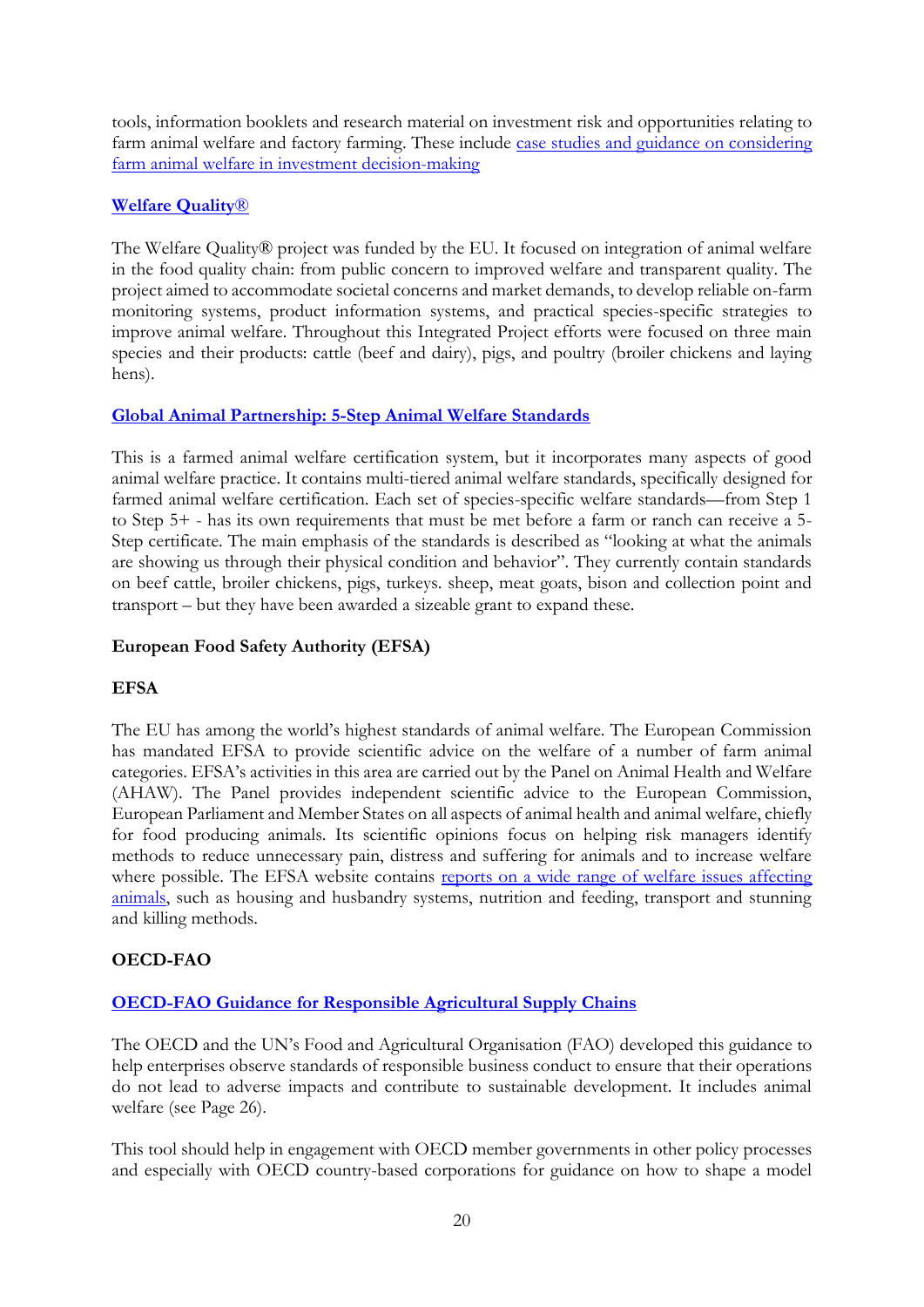policy, how to carry out due diligence and how to mitigate and prevent risks – in all of which animal welfare should be fully integrated according to this document.

### **CIWF**

# **[Animal Welfare Aspects of Good Agricultural Practice \(GAP\)](http://www.ciwf.org.uk/education/good-agricultural-practice/)**

[Good Agricultural Practice -](http://www.ciwf.org.uk/education/good-agricultural-practice/good-agricultural-practice-broiler-production/) Broiler Production.

[Good Agricultural Practice](http://www.ciwf.org.uk/education/good-agricultural-practice/good-agricultural-practice-pig-production/) – Pig Production Including film, book, PowerPoint, Lecturers Notes.

#### [Report on the Welfare of EU Dairy Cows](http://www.ciwf.org.uk/research/species-cattle/report-on-welfare-of-eu-dairy-cows/)

A report from Compassion in World Farming and Eurogroup for Animals which examines the health and welfare problems suffered by dairy cows in the European Union. It includes a strategy/suggestions for improving the welfare of dairy cow

#### [The Welfare of Broiler Chickens in the European Union](http://www.ciwf.org.uk/research/species-meat-chickens/the-welfare-of-broiler-chickens-in-the-european-union/)

This report uses scientific literature to detail the health and welfare issues caused by broiler breeding for fast growth, high stocking densities, lameness, heart disease, catching, transport and slaughter, plus broiler breeders. Includes conclusions on the welfare needs of broilers.

#### [Case Study of Chinese Chicken Farming](http://www.ciwf.org.uk/research/species-meat-chickens/case-study-chickens-in-china/)

The multiple benefits of farming traditional chicken for meat and eggs in China.

#### [Welfare of Pigs in the European Union](http://www.ciwf.org.uk/research/species-pigs/welfare-of-pigs-in-the-european-union/)

Report on the welfare of pigs in the EU in relation to current legislation and enforcement. Includes recommendations on pig welfare.

#### [Practical Alternatives to Sow Stalls](http://www.ciwf.org.uk/research/species-pigs/practical-alternatives-to-sow-stalls-in-eu/)

Case studies of good alternative housing systems for breeding sows in the France, Netherlands and UK.

[Providing Enrichment for Pigs](http://www.ciwf.org.uk/media/3818880/providing-enrichment-for-pigs.pdf) Briefing examining ways of providing enrichment for pigs.

# [The Case Against the Veal Crate](http://www.ciwf.org.uk/research/species-cattle/the-case-against-the-veal-crate/)

A scientific report which includes alternatives to the veal crate.

#### [Controlling Feather Pecking Without Beak Trimming](http://www.ciwf.org.uk/research/species-laying-hens/controlling-feather-pecking-and-cannibalism-without-beak-trimming/)

Report containing evidence from the scientific literature and practical experience on controlling feather pecking and cannibalism.

#### [Laying Hen Case Study:](http://www.ciwf.org.uk/research/species-laying-hens/laying-hens-case-study-united-kingdom/) UK

Case study account of how beak trimming of laying hens in Columbian Blacktail hens is being phased out in the UK without an increase in feather pecking or cannibalism.

#### [Laying Hens Case Study:](http://www.ciwf.org.uk/research/species-laying-hens/laying-hens-case-study-austria/) Austria

Case study on the successful phasing out of beak trimming in Austria without increasing pecking injuries.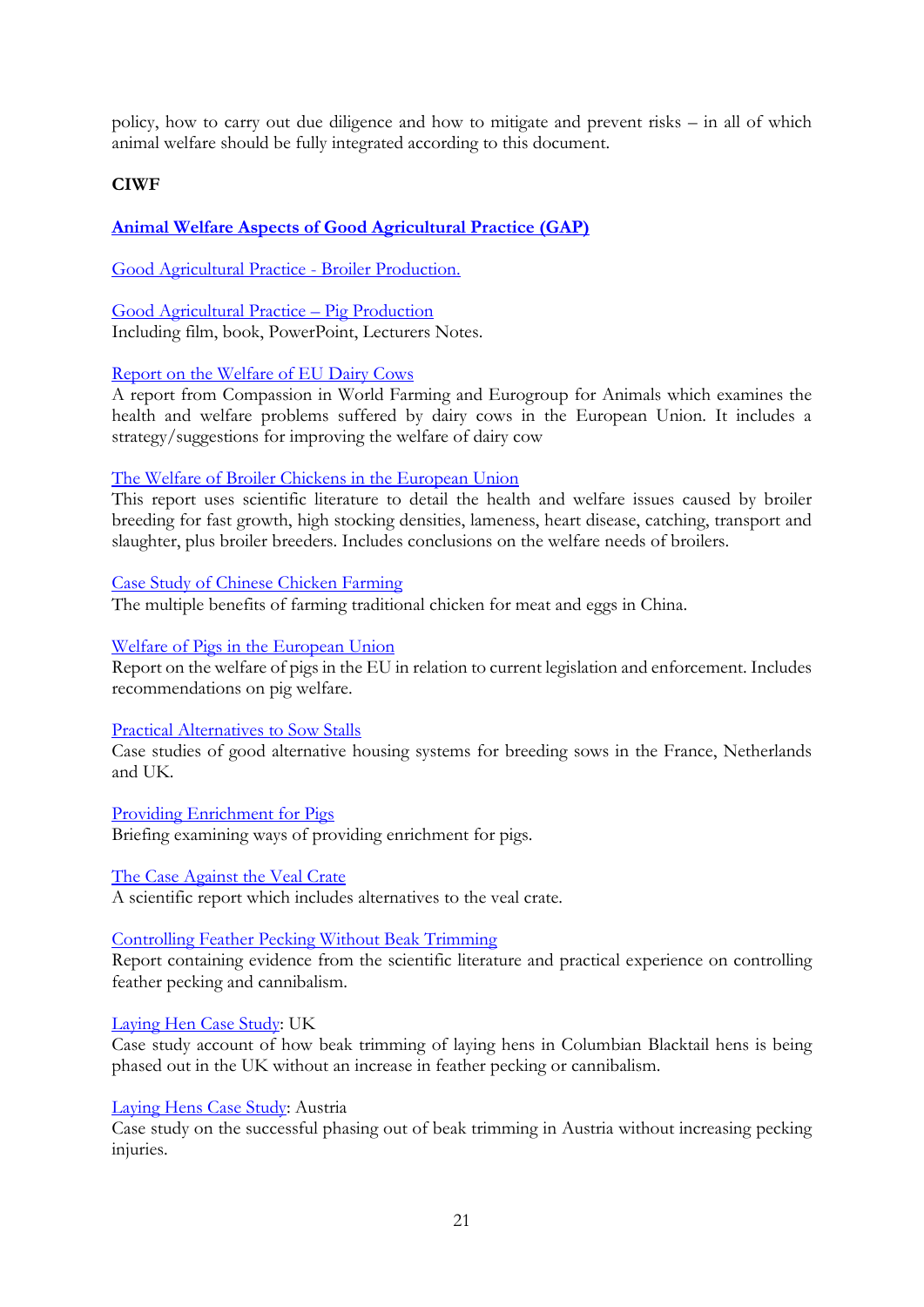[Practical Alternatives to Battery Cages for Laying Hens](http://www.ciwf.org.uk/research/species-laying-hens/practical-alternatives-to-battery-cages-for-laying-hens/)

Case studies of practical alternatives to the battery cage from Belgium, France, Spain, Sweden, and the UK.

# **The Humane Society of the United States (HSUS)/Humane Society International (HSI)**

HSUS has a [library of subject area white papers](http://www.humanesociety.org/news/publications/whitepapers/farm_animal_welfare.html) on farmed animal issues.

HSI also has an [international library of subject area white papers.](http://www.hsi.org/issues/farm_animal_confinement/research/farm_animal_welfare_research.html)

HSUS also has an Institute for Science and Policy, which includes an [Animal Studies Repository.](http://animalstudiesrepository.org/?credit=web_hsisp_resources)

# **RSPCA**

[Good practice housing and care](http://science.rspca.org.uk/sciencegroup/researchanimals/ethicalreview/functionstasks/housingandcare) Includes links to resource on housing and care of various species.

[Welfare outcome assessment](https://science.rspca.org.uk/sciencegroup/farmanimals/outcomeassessment)

[AssureWel welfare outcome assessment for the major farm animal species](http://www.assurewel.org/)

# **Humane Society International**

[Humane Society International animal welfare guidelines for smallholder livestock programs](http://www.hsi.org/assets/pdfs/animal-welfare-guidelines-smallholder-livestock.pdf)

# **ING Groep N.V. ("ING")**

ING [Environmental and Social Risk Framework,](http://www.ing.com/web/file?uuid=83303846-ca81-4db9-9570-e22b4e4302a6&owner=b03bc017-e0db-4b5d-abbf-003b12934429&contentid=36269) includes Section 4.3. which covers Animal Welfare.

### **International Congress of Meat Science and Technology**

[Strategies to promote farm animal welfare in Latin America and their effects on carcass and meat](http://ainfo.cnptia.embrapa.br/digital/bitstream/item/67248/1/strategies-to-promote-farm-animal-welfare-in-latin-america.pdf)  [quality traits](http://ainfo.cnptia.embrapa.br/digital/bitstream/item/67248/1/strategies-to-promote-farm-animal-welfare-in-latin-america.pdf)

### <span id="page-21-0"></span>**Transport**

### **World Horse Welfare**

World Horse Welfare provides a selection of [horse welfare information and advice.](http://www.worldhorsewelfare.org/Information-and-Advice) In 2015 World Horse Welfare and Eurogroup for Animals have produced a comprehensive report – [Removing the Blinkers](http://www.worldhorsewelfare.org/Removing-the-Blinkers) - on the Health and Welfare of the Equidae in Europe.

### **Humane Slaughter Association**

The HSA includes [welfare during transport](http://www.hsa.org.uk/welfare-during-transport/welfare-during-transport) within its remit, and organizes workshops and conferences to enable exchange of ideas on best practice for live animal transport.

It has produced a training package for those involved with the road transport of cattle, sheep and pigs (which includes driver's pocketbook). This is called The Road Ahead - [Livestock Welfare in](http://www.hsa.org.uk/shop/publications-1/product/the-road-ahead-livestock-welfare-in-transit)  [Transit,](http://www.hsa.org.uk/shop/publications-1/product/the-road-ahead-livestock-welfare-in-transit) and it has been translated into ten languages.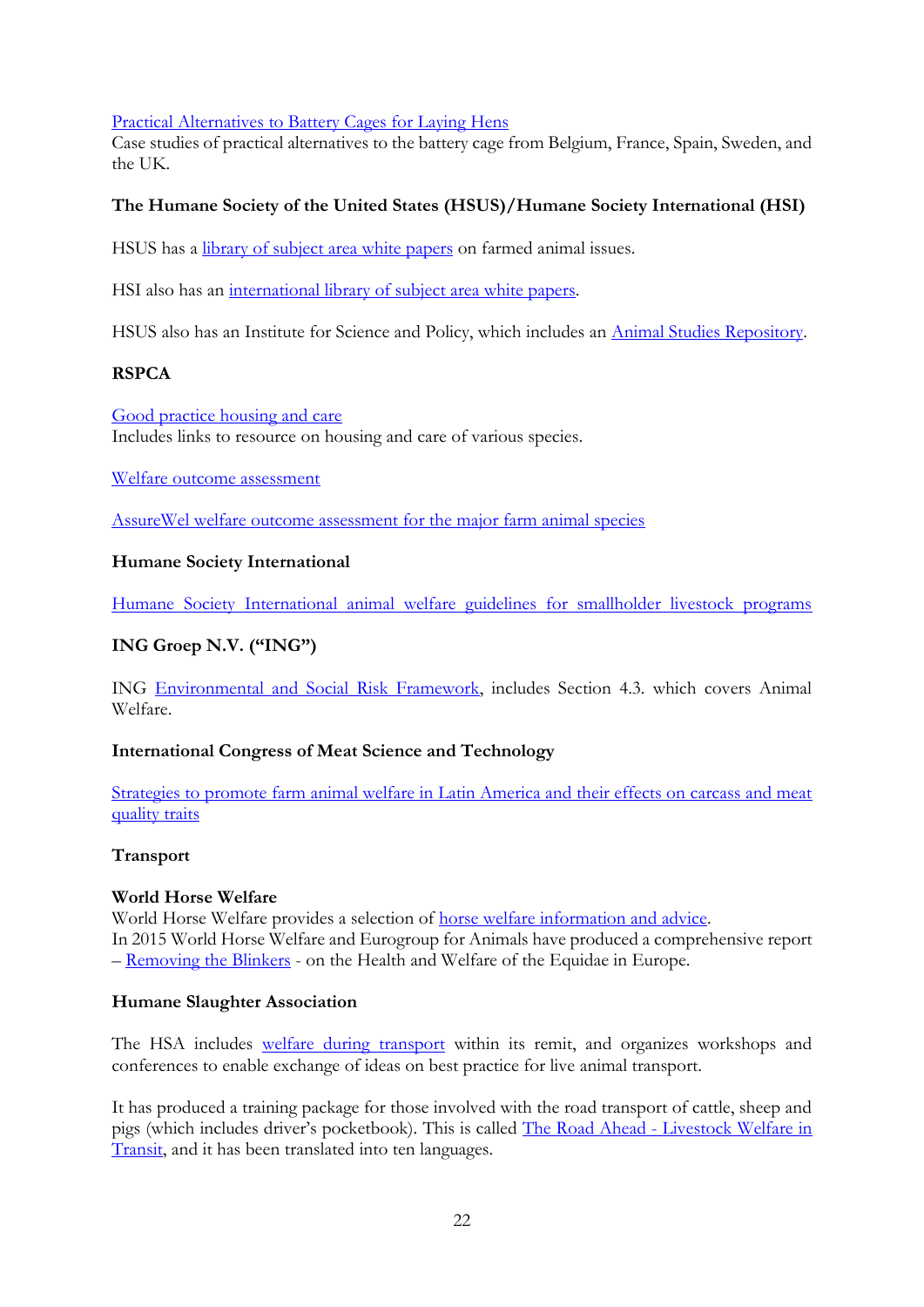HSA's [Online Guides](http://www.hsa.org.uk/publications/online-guides) include:

- Humane handling of livestock
- Transport of livestock

# HSA's [DVD Packages](http://www.hsa.org.uk/publications/dvd-packages) include:

- The road ahead livestock welfare in transit
- Poultry welfare taking responsibility
- To market to market

### **Eurogroup for Animals and others**

### [Practical Guidelines to Assess Fitness for Transport of Pigs](http://www.guitrans.eus/documentos/Directricesttecerdos.pdf)

A consortium of organizations collaborated to produce this practical guidance to help all operators to decide on the suitability of a pig for transport.

#### [Practical guidelines to assess fitness for transport of adult bovines: A stakeholders' initiative](http://www.fao.org/ag/againfo/themes/animal-welfare/aw-awhome/detail/fr/item/82384/icode/)

A consortium of organizations collaborated to produce this practical guidance to help all operators to decide on the suitability of an adult bovine for transport.

# [UECBV and Eurogroup for Animals](mailto:Daniela.Battaglia@fao.org)

# **Compassion in World Farming**

### [The Modern Solution to the Exports of Calves](http://www.ciwf.org.uk/research/species-cattle/calf-forum-report/)

Final report of the Beyond Calf Exports Stakeholders Forum. Realistic and economically viable solutions that could reduce live exports of calves, and case studies.

### <span id="page-22-0"></span>**Slaughter**

### **Humane Slaughter Association**

### **[Humane Slaughter Resources](http://www.hsa.org.uk/publications/publications)**

Printed publications, Online Guides, DVDs and conference/workshop reports.

HSA has a number of useful resources, including:

#### Printed Publications

<http://www.hsa.org.uk/publications/printed-publications> These include guidance notes, technical notes and other publications on:

- Cattle, sheep & goats, and pigs
- Poultry
- Fish
- Other species

### [Online Guides](http://www.hsa.org.uk/publications/online-guides)

Online guides covering:

- Electrical waterbath stunning of poultry
- Practical slaughter of poultry
- Captive-bolt stunning of livestock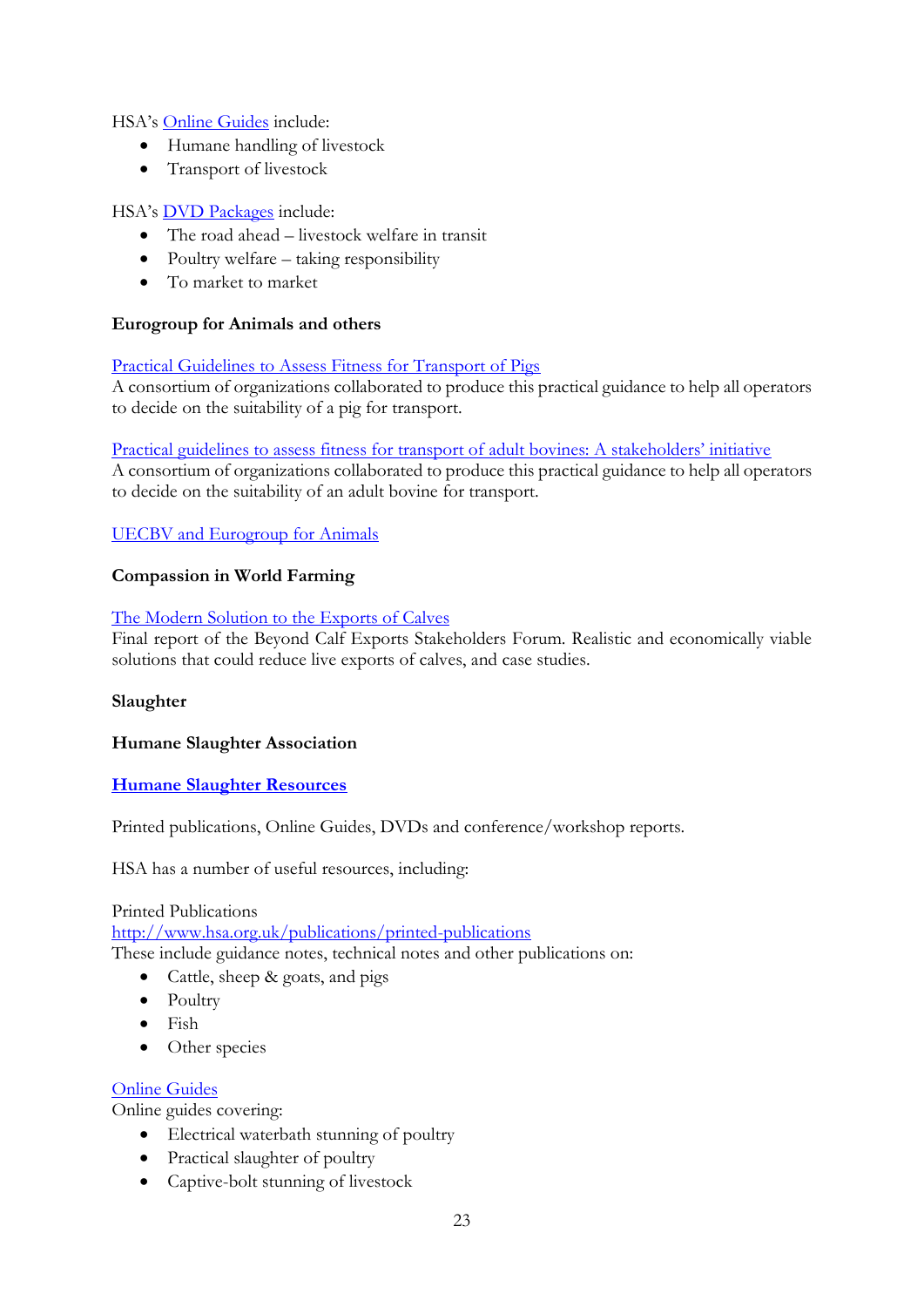- Electrical stunning of red meat animals
- Emergency slaughter
- Humane killing of livestock using firearms
- Humane harvesting of fish

### [Conference and Workshop Reports](http://www.hsa.org.uk/publications/conference--workshop-reports)

#### <span id="page-23-0"></span>**Stray Dog Control**

### **International Companion Animal Management (ICAM)**

The ICAM coalition has collected "best practice" on companion animal management. Its [resources](http://www.icam-coalition.org/) include:

- Humane Dog Population Management Guidance
- Are we making a difference? A Guide to Monitoring and Evaluating Dog Population Management Interventions
- The welfare basis for euthanasia of dogs and cats and policy development
- Humane cat population management guidance

# **CARO Dog**

CAROdog stands for: Companion Animals Responsible Ownership / Dog.

The CAROdog website is an [online tool](http://www.carodog.eu/) which contains comprehensive information aimed at supporting the development of a European overall strategy on responsible ownership of dogs. CAROdog also organizes workshops and conferences, and coordinates a European working group on Identification and Registration (I&R) of companion animals.

#### **Other**

### <span id="page-23-1"></span>**Aquaculture (including Killing)**

**Business Benchmark on Farmed Animal Welfare** [Investor Briefing on Farmed Fish](http://www.bbfaw.com/media/1432/investor-briefing-no-23-animal-welfare-in-farmed-fish.pdf)

# **Humane Slaughter Association**

[Humane Harvesting of Fish](http://www.hsa.org.uk/humane-harvesting-of-fish-introduction/introduction-6)

### **Compassion in World Farming**

[Closed Waters: The Welfare of Farmed Fish](http://www.ciwf.org.uk/research/species-fish/closed-waters-the-welfare-of-farmed-fish/)

A collaborative report with the World Society for the Protection of Animals (WSPA, now World Animal Protection). Includes conclusions/recommendations to address welfare issues.

# **National Aquaculture Council** (Australia)

[Aquatic Animal Welfare Guidelines](http://www.australiananimalwelfare.com.au/content/aquatic-animals/aquatic-animal-welfare-guidelines)

### <span id="page-23-2"></span>**Working Animals/Equids**

**The Brooke**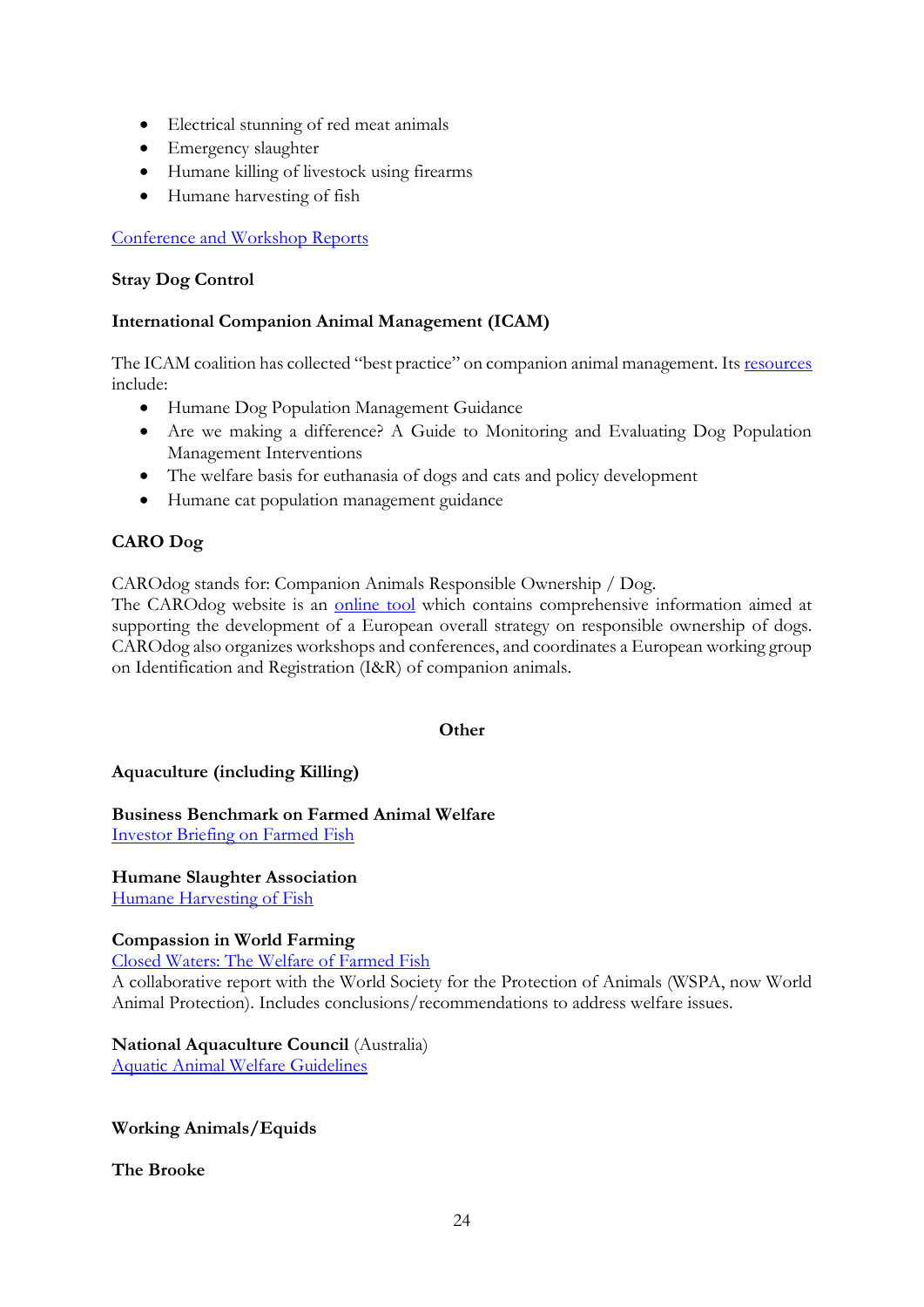Welfare Assessment, including the [Standardised Equine Based Welfare Assessment Tool](https://www.thebrooke.org/for-professionals/our-approach-welfare-assessment) (SEBWAT)

### **World Horse Welfare**

World Horse Welfare provides a selection of [horse welfare information and advice.](http://www.worldhorsewelfare.org/Information-and-Advice)

# **The Donkey Sanctuary**

The Donkey Sanctuary has a range of [resources on donkey health and care,](https://www.thedonkeysanctuary.org.uk/health-and-care) including a [Donkey](https://www.thedonkeysanctuary.org.uk/donkey-care-handbook)  [Care Handbook.](https://www.thedonkeysanctuary.org.uk/donkey-care-handbook)

# **OIE**

[The management and welfare of working animals: identifying problems, seeking solutions and](http://www.oie.int/doc/ged/D13667.PDF)  [anticipating the future](http://www.oie.int/doc/ged/D13667.PDF)

# **FAO**

[Role, impact and welfare of working \(traction and transport\) animals.](http://www.fao.org/3/a-i3381e.pdf)

# <span id="page-24-0"></span>**Animal Experimentation**

### **RSPCA**

[Good practice housing and care](http://science.rspca.org.uk/sciencegroup/researchanimals/ethicalreview/functionstasks/housingandcare) Includes links to resource on housing and care of various species. Includes resource on human killing of experimental animals.

### **Interniche**

InterNICHE is the International Network for Humane Education. It supports progressive science teaching and the replacement of animal experiments by working with teachers to introduce alternatives and with students to support freedom of conscience. Its [website](http://www.interniche.org/) includes news, information, database access and downloads, and has been developed to meet the needs of teachers and trainers, students, ethics committees, alternatives producers and campaigners internationally.

### **National Centre for the Replacement, Refinement and Reduction of Animals in Research**

[Information](https://www.nc3rs.org.uk/the-3rs) and [resources](https://www.nc3rs.org.uk/our-resources) on the application of the 3Rs principle.

### **International Society for Applied Ethology**

[Ethical Treatment of Animals in Applied Animal Behaviour Research](http://www.applied-ethology.org/ethical_guidelines.html)

### **Johns Hopkins University Center for Alternatives to Animal Testing (CAAT)**